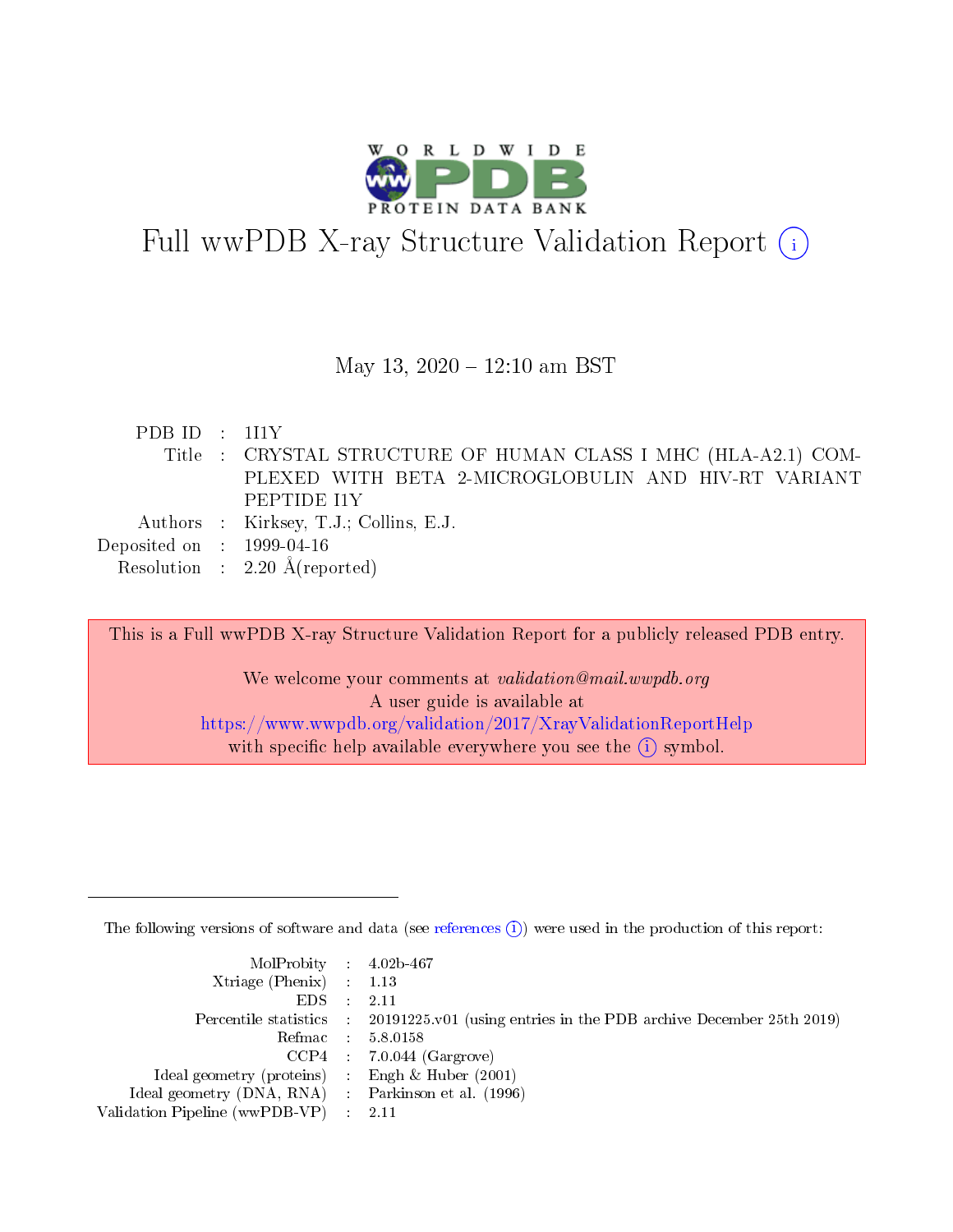## 1 [O](https://www.wwpdb.org/validation/2017/XrayValidationReportHelp#overall_quality)verall quality at a glance  $(i)$

The following experimental techniques were used to determine the structure: X-RAY DIFFRACTION

The reported resolution of this entry is 2.20 Å.

Percentile scores (ranging between 0-100) for global validation metrics of the entry are shown in the following graphic. The table shows the number of entries on which the scores are based.



| Metric                | Whole archive<br>$(\#\text{Entries})$ | Similar resolution<br>$(\#\text{Entries},\,\text{resolution}\,\,\text{range}(\textup{\AA}))$ |  |  |
|-----------------------|---------------------------------------|----------------------------------------------------------------------------------------------|--|--|
| $R_{free}$            | 130704                                | 4898 (2.20-2.20)                                                                             |  |  |
| Clashscore            | 141614                                | $5594(2.20-2.20)$                                                                            |  |  |
| Ramachandran outliers | 138981                                | $5503 (2.20-2.20)$                                                                           |  |  |
| Sidechain outliers    | 138945                                | $5504(2.20-2.20)$                                                                            |  |  |
| RSRZ outliers         | 127900                                | $4800(2.20-2.20)$                                                                            |  |  |

The table below summarises the geometric issues observed across the polymeric chains and their fit to the electron density. The red, orange, yellow and green segments on the lower bar indicate the fraction of residues that contain outliers for  $>=3, 2, 1$  and 0 types of geometric quality criteria respectively. A grey segment represents the fraction of residues that are not modelled. The numeric value for each fraction is indicated below the corresponding segment, with a dot representing fractions  $\epsilon=5\%$  The upper red bar (where present) indicates the fraction of residues that have poor fit to the electron density. The numeric value is given above the bar.

| Mol            | Chain            | Length | Quality of chain     |     |                      |
|----------------|------------------|--------|----------------------|-----|----------------------|
|                | А                | 275    | 7%<br>78%            | 17% | $\bullet$ $\bullet$  |
|                | D                | 275    | 5%<br>73%            | 23% | $\ddot{\phantom{a}}$ |
| $\overline{2}$ | $\boldsymbol{B}$ | 100    | $2\%$<br>73%         | 24% |                      |
| $\overline{2}$ | E                | 100    | $\frac{0}{6}$<br>70% | 26% |                      |
| 3              | $\rm C$          | 9      | 67%                  | 22% | 11%                  |
| 3              | F                | 9      | 67%                  | 22% | 11%                  |

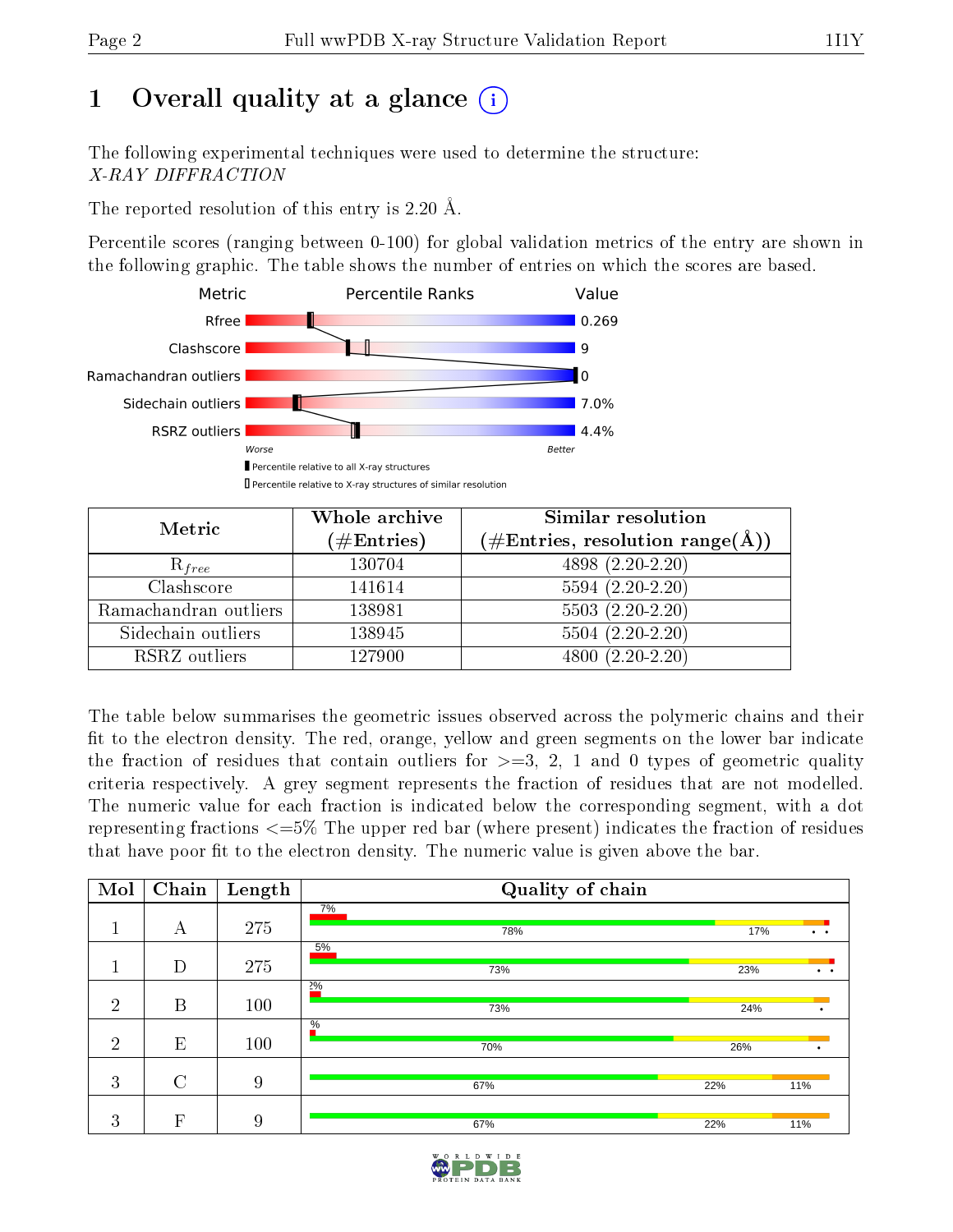## 2 Entry composition (i)

There are 4 unique types of molecules in this entry. The entry contains 6515 atoms, of which 0 are hydrogens and 0 are deuteriums.

In the tables below, the ZeroOcc column contains the number of atoms modelled with zero occupancy, the AltConf column contains the number of residues with at least one atom in alternate conformation and the Trace column contains the number of residues modelled with at most 2 atoms.

• Molecule 1 is a protein called CLASS I HISTOCOMPATIBILITY ANTIGEN.  $\text{Mol} \mid \text{Chain} \mid \text{Residues} \mid \text{ \textit{Atoms} } \mid \text{ZeroOcc} \mid \text{AltConf} \mid \text{Trace}$ 

| Mol |     | Chain   Residues | Atoms |      |     |     | ZeroOcc   AltConf   Trace |  |  |  |
|-----|-----|------------------|-------|------|-----|-----|---------------------------|--|--|--|
|     |     |                  | Total |      |     |     |                           |  |  |  |
|     | 275 | 2247             | 1403  | 409  | 426 | - 9 |                           |  |  |  |
|     |     | 275              | Total |      |     |     |                           |  |  |  |
|     |     |                  | 2247  | 1403 | 409 | 426 | 9                         |  |  |  |

Molecule 2 is a protein called BETA 2-MICROGLOBULIN.

| Mol | Chain   Residues | $\rm{Atoms}$ |         |     |       | $\rm ZeroOcc \mid AltConf \mid Trace$ |  |  |  |
|-----|------------------|--------------|---------|-----|-------|---------------------------------------|--|--|--|
|     | 100              | Total        |         | -N  |       |                                       |  |  |  |
|     |                  | 837          | 533 141 |     | - 159 | $\overline{4}$                        |  |  |  |
|     | 100              | Total        |         | -N  |       |                                       |  |  |  |
|     |                  | 837          | 533     | 141 | - 159 | $\overline{4}$                        |  |  |  |

Molecule 3 is a protein called HIV-RT VARIANT PEPTIDE I1Y (YLKEPVHGV).

|  | $\text{Mol}$   Chain   Residues | Atoms                         |  | $\text{ZeroOcc} \mid \text{AltConf} \mid \text{Trace}$ |  |
|--|---------------------------------|-------------------------------|--|--------------------------------------------------------|--|
|  |                                 | Total C N O<br>74 49 12 13    |  |                                                        |  |
|  |                                 | Total C N O<br>74<br>49 12 13 |  |                                                        |  |

• Molecule 4 is water.

| Mol | $\overline{\text{Chain}}$ | Residues | Atoms                                 | $ZeroOcc \   \$ AltConf |
|-----|---------------------------|----------|---------------------------------------|-------------------------|
|     | А                         | 64       | Total<br>$\bigcirc$<br>64<br>64       |                         |
|     | B                         | 23       | Total<br>$\Omega$<br>23<br>23         |                         |
|     |                           | 5        | Total<br>$\Omega$<br>5<br>5           |                         |
|     |                           | 67       | Total<br>$\left( \right)$<br>67<br>67 |                         |

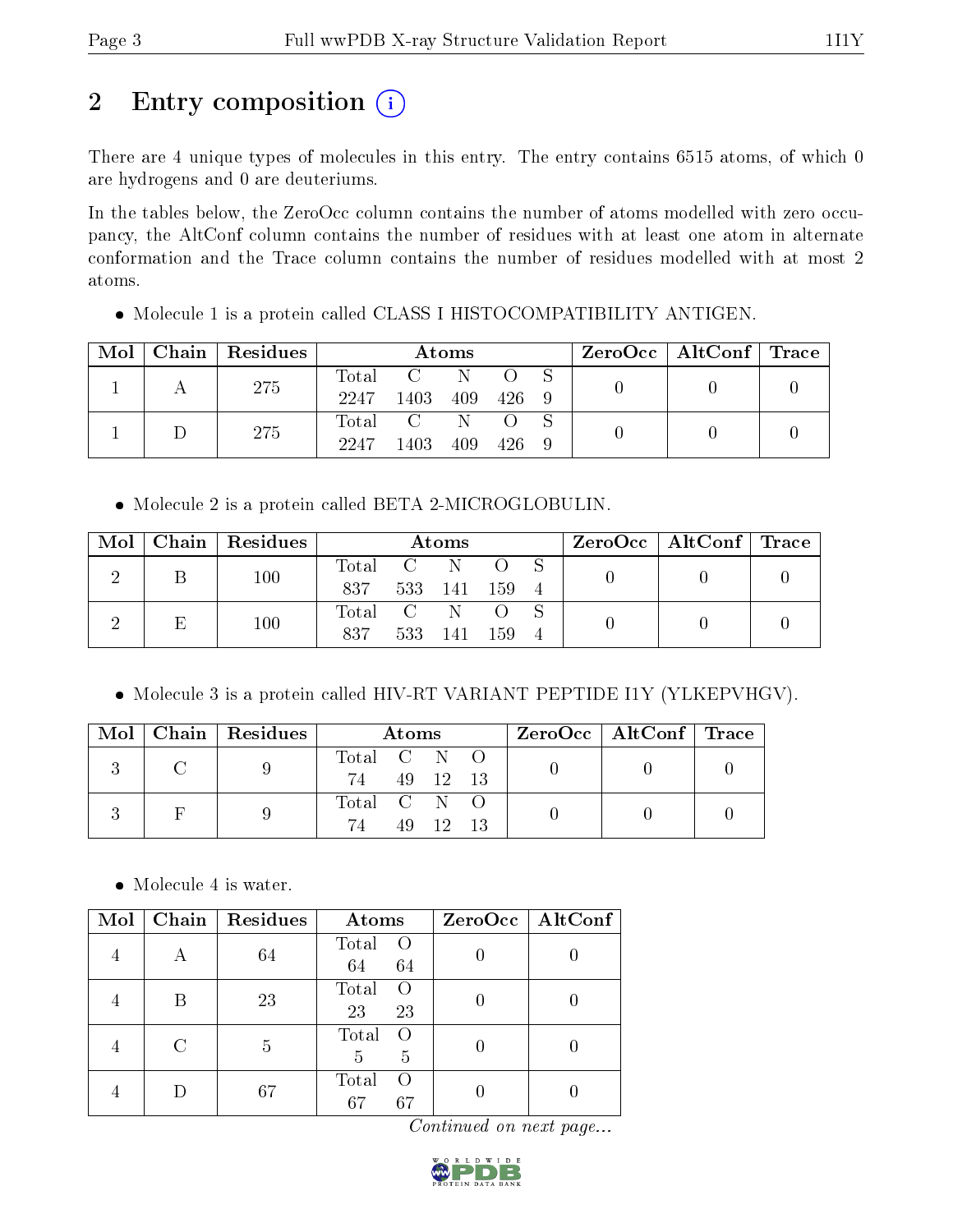Continued from previous page...

|  | Mol   Chain   Residues | Atoms            | ZeroOcc   AltConf |
|--|------------------------|------------------|-------------------|
|  |                        | Total O<br>37 37 |                   |
|  |                        | Total O          |                   |

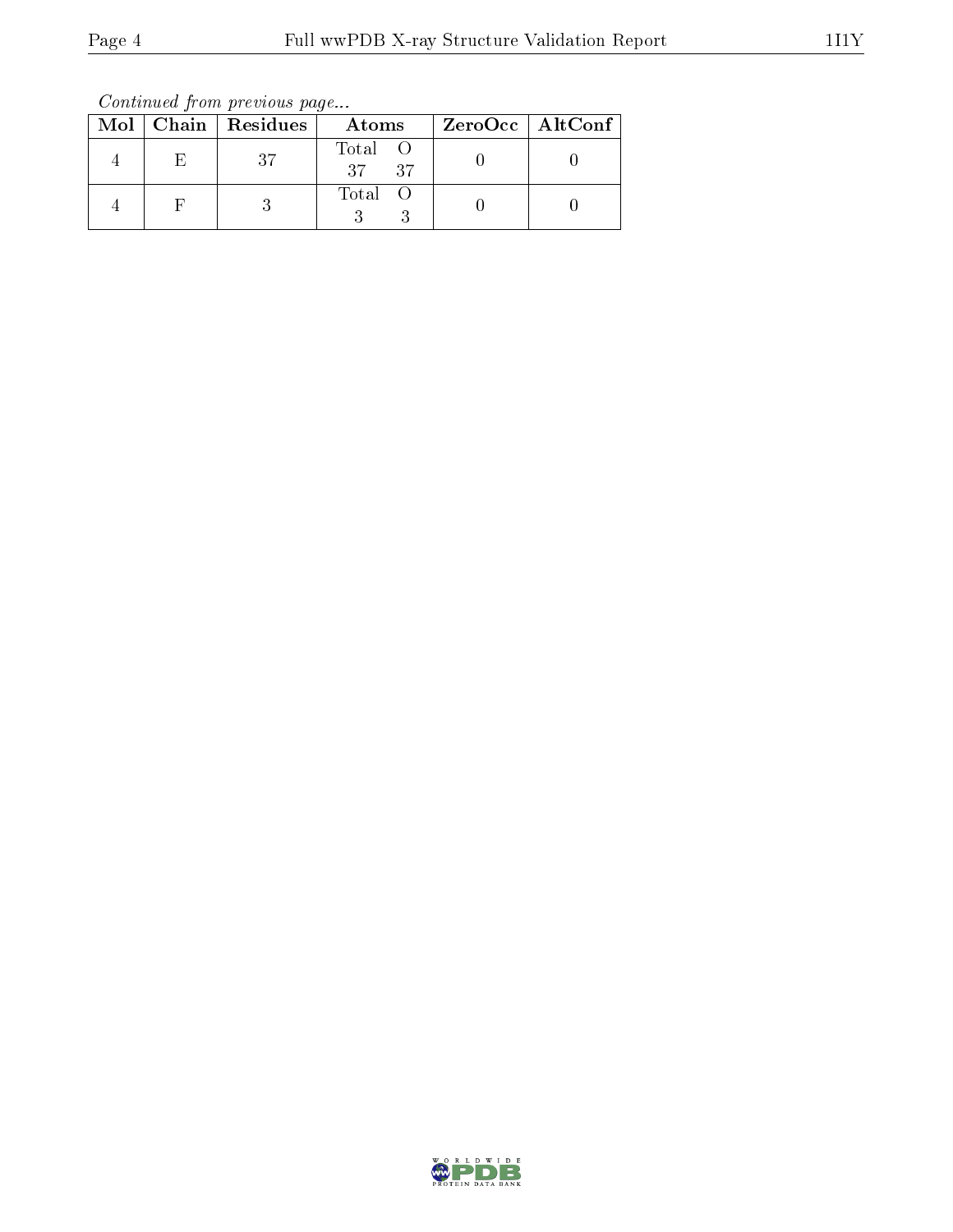## 3 Residue-property plots  $(i)$

These plots are drawn for all protein, RNA and DNA chains in the entry. The first graphic for a chain summarises the proportions of the various outlier classes displayed in the second graphic. The second graphic shows the sequence view annotated by issues in geometry and electron density. Residues are color-coded according to the number of geometric quality criteria for which they contain at least one outlier: green  $= 0$ , yellow  $= 1$ , orange  $= 2$  and red  $= 3$  or more. A red dot above a residue indicates a poor fit to the electron density (RSRZ  $> 2$ ). Stretches of 2 or more consecutive residues without any outlier are shown as a green connector. Residues present in the sample, but not in the model, are shown in grey.



• Molecule 1: CLASS I HISTOCOMPATIBILITY ANTIGEN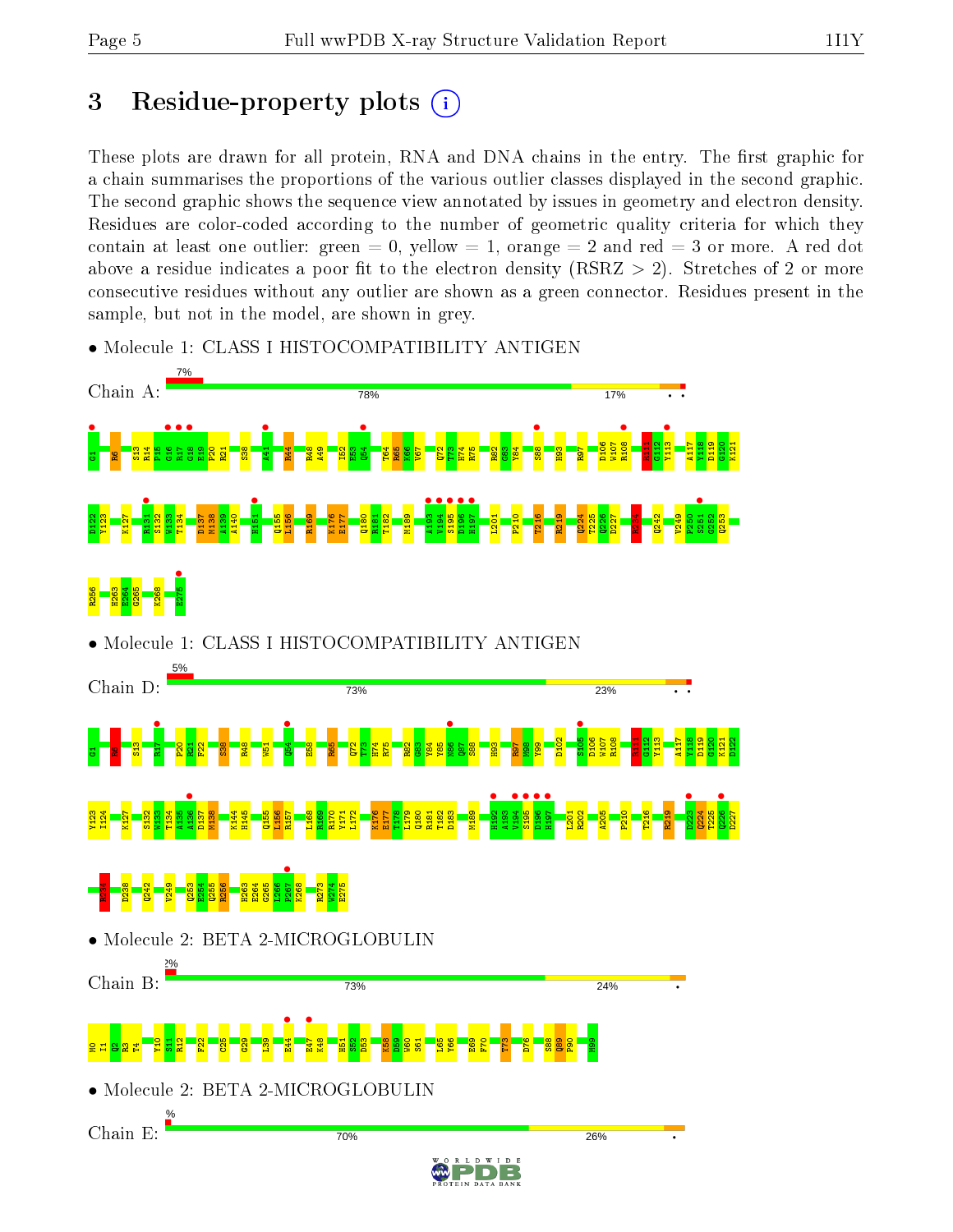# M0I1Q2R3T4Y10 K19 F22 C25 L39 E44 R45 I46 E47 • K48 H51 S52 D53 K58 D59 W60 L65 E69 F70 T71 P72 T73 E74 K75 D76 R81 V85 S88 Q89 P90 D98 M99

• Molecule 3: HIV-RT VARIANT PEPTIDE I1Y (YLKEPVHGV)

| Chain C:                     | 67%                                                  | 22% | 11% |
|------------------------------|------------------------------------------------------|-----|-----|
| <mark>ង ផ្ង ឆ្ង ឌ ៀ ខ</mark> |                                                      |     |     |
|                              | • Molecule 3: HIV-RT VARIANT PEPTIDE I1Y (YLKEPVHGV) |     |     |



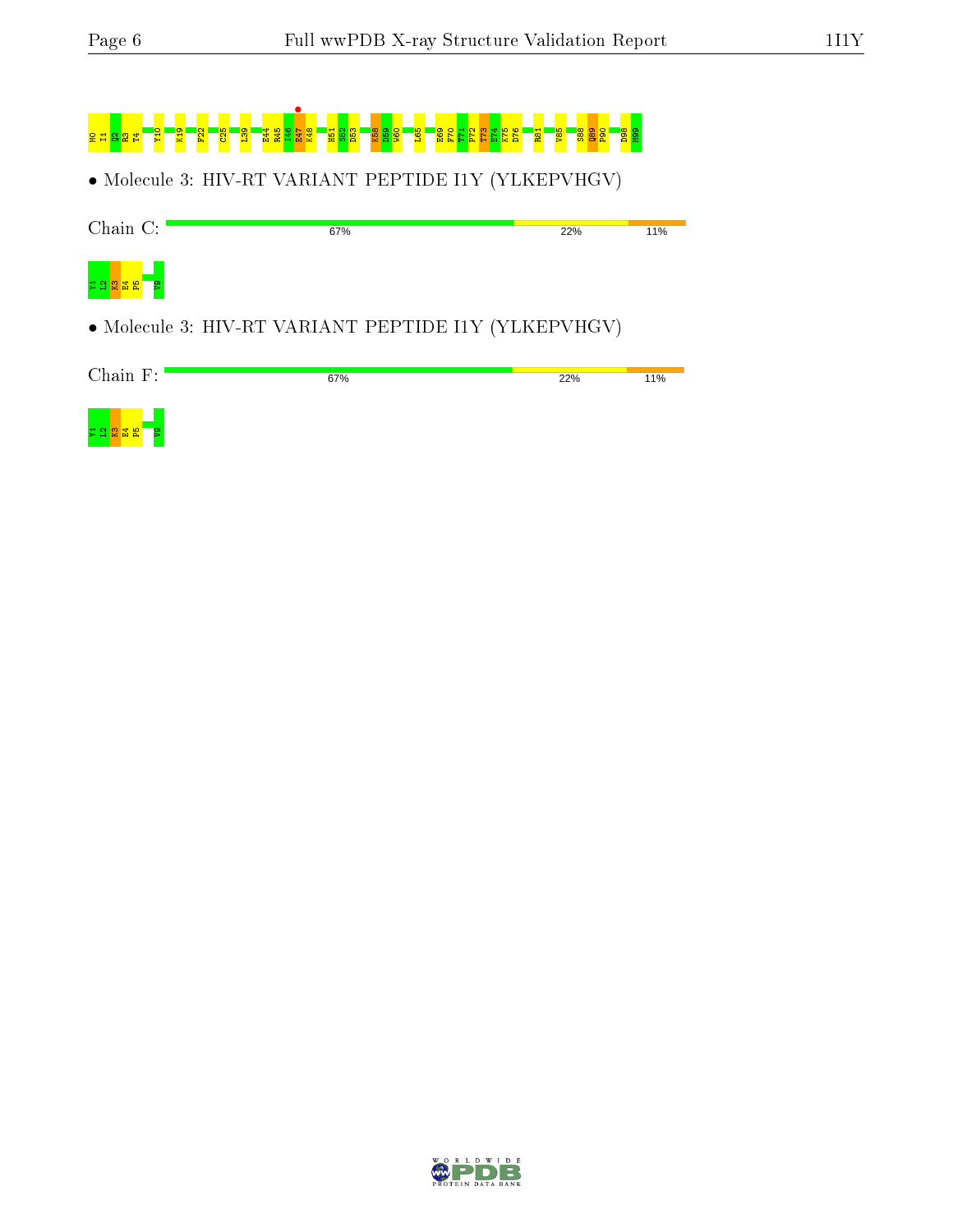## 4 Data and refinement statistics  $(i)$

| Property                                                                 | Value                                           | Source     |
|--------------------------------------------------------------------------|-------------------------------------------------|------------|
| Space group                                                              | P <sub>1</sub>                                  | Depositor  |
| Cell constants                                                           | $50.61\text{\AA}$ 63.59Å 75.33Å                 | Depositor  |
| a, b, c, $\alpha$ , $\beta$ , $\gamma$                                   | $81.93^{\circ}$ $75.94^{\circ}$ $78.00^{\circ}$ |            |
| Resolution $(A)$                                                         | 15.00<br>$-2.20$                                | Depositor  |
|                                                                          | $29.51 - 2.20$                                  | <b>EDS</b> |
| % Data completeness                                                      | $98.0(15.00-2.20)$                              | Depositor  |
| (in resolution range)                                                    | $97.9(29.51-2.20)$                              | <b>EDS</b> |
| $R_{merge}$                                                              | 0.07                                            | Depositor  |
| $\mathrm{R}_{sym}$                                                       | (Not available)                                 | Depositor  |
| $\langle I/\sigma(I) \rangle^{-1}$                                       | $2.82$ (at 2.20Å)                               | Xtriage    |
| Refinement program                                                       | <b>REFMAC</b>                                   | Depositor  |
|                                                                          | 0.233,<br>0.289                                 | Depositor  |
| $R, R_{free}$                                                            | $0.231$ ,<br>0.269                              | DCC        |
| $R_{free}$ test set                                                      | $3615$ reflections $(8.20\%)$                   | wwPDB-VP   |
| Wilson B-factor $(\AA^2)$                                                | $19.0\,$                                        | Xtriage    |
| Anisotropy                                                               | 0.398                                           | Xtriage    |
| Bulk solvent $k_{sol}(\mathrm{e}/\mathrm{A}^3),$ $B_{sol}(\mathrm{A}^2)$ | $0.34$ , 49.6                                   | <b>EDS</b> |
| L-test for $\mathrm{twinning}^2$                                         | $< L >$ = 0.50, $< L^2 >$ = 0.33                | Xtriage    |
| Estimated twinning fraction                                              | No twinning to report.                          | Xtriage    |
| $F_o, F_c$ correlation                                                   | 0.91                                            | <b>EDS</b> |
| Total number of atoms                                                    | 6515                                            | wwPDB-VP   |
| Average B, all atoms $(A^2)$                                             | 20.0                                            | wwPDB-VP   |

Xtriage's analysis on translational NCS is as follows: The largest off-origin peak in the Patterson function is  $7.17\%$  of the height of the origin peak. No significant pseudotranslation is detected.

<sup>&</sup>lt;sup>2</sup>Theoretical values of  $\langle |L| \rangle$ ,  $\langle L^2 \rangle$  for acentric reflections are 0.5, 0.333 respectively for untwinned datasets, and 0.375, 0.2 for perfectly twinned datasets.



<span id="page-6-1"></span><span id="page-6-0"></span><sup>1</sup> Intensities estimated from amplitudes.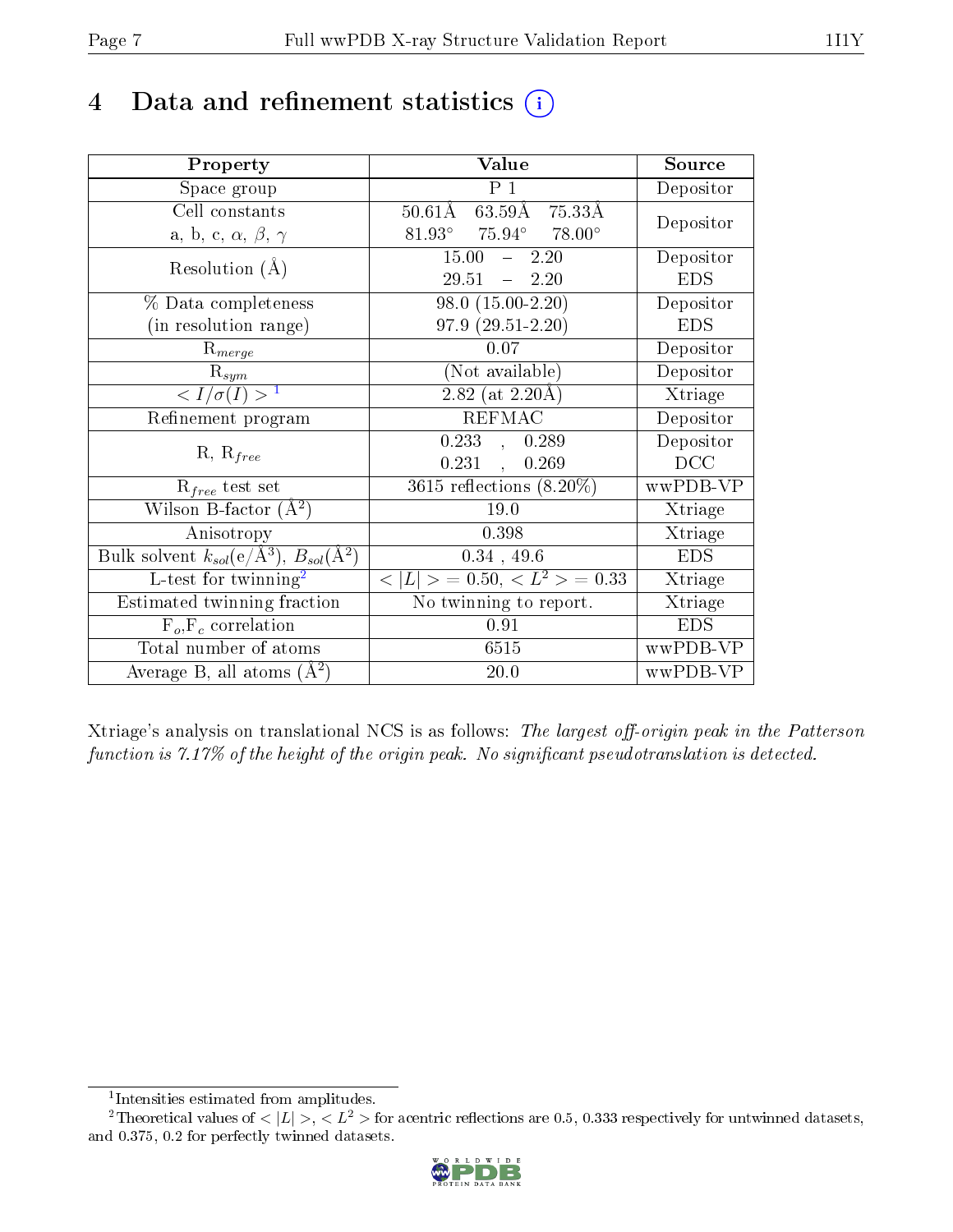## 5 Model quality  $(i)$

### 5.1 Standard geometry (i)

The Z score for a bond length (or angle) is the number of standard deviations the observed value is removed from the expected value. A bond length (or angle) with  $|Z| > 5$  is considered an outlier worth inspection. RMSZ is the root-mean-square of all Z scores of the bond lengths (or angles).

| Mol            | Chain         |      | Bond lengths | Bond angles |                             |  |
|----------------|---------------|------|--------------|-------------|-----------------------------|--|
|                |               | RMSZ | # $ Z  > 5$  | RMSZ        | # $ Z  > 5$                 |  |
|                |               | 0.56 | 0/2312       | 1.66        | $33/3137(1.1\%)$            |  |
| 1              | D             | 0.62 | 0/2312       | 1.71        | $\overline{41/3137(1.3\%)}$ |  |
| $\overline{2}$ | В             | 0.55 | 0/860        | 1.24        | $5/1162(0.4\%)$             |  |
| 2              | Е             | 0.58 | 0/860        | 1.29        | $9/1162(0.8\%)$             |  |
| 3              | $\mathcal{C}$ | 0.83 | 0/76         | 1.25        | 0/101                       |  |
| 3              | F             | 0.89 | 0/76         | 1.17        | 0/101                       |  |
| All            | All           | 0.59 | /6496        | 1.58        | 88/8800<br>$(1.0\%)$        |  |

There are no bond length outliers.

All (88) bond angle outliers are listed below:

| Mol            | Chain       | Res | Type       | $\boldsymbol{\mathrm{Atoms}}$ | $\mathbf{Z}$ | Observed $(°)$ | $Ideal(^o)$ |
|----------------|-------------|-----|------------|-------------------------------|--------------|----------------|-------------|
| 1              | A           | 234 | $\rm{ARG}$ | $CD-NE- CZ$                   | 38.96        | 178.15         | 123.60      |
| $\mathbf{1}$   | $\mathbf D$ | 234 | $\rm{ARG}$ | $CD-NE- CZ$                   | 34.55        | 171.97         | 123.60      |
| $\mathbf{1}$   | D           | 65  | $\rm{ARG}$ | NE-CZ-NH <sub>2</sub>         | 20.71        | 130.66         | 120.30      |
| $\mathbf{1}$   | А           | 6   | $\rm{ARG}$ | NE-CZ-NH1                     | 19.12        | 129.86         | 120.30      |
| $\mathbf{1}$   | $\mathbf D$ | 65  | $\rm{ARG}$ | NE-CZ-NH1                     | $-18.36$     | 111.12         | 120.30      |
| $\mathbf{1}$   | А           | 65  | ARG        | NE-CZ-NH <sub>2</sub>         | 17.78        | 129.19         | 120.30      |
| $\mathbf{1}$   | А           | 108 | $\rm{ARG}$ | NE-CZ-NH1                     | 16.73        | 128.67         | 120.30      |
| $\mathbf{1}$   | A           | 65  | $\rm{ARG}$ | NE-CZ-NH1                     | $-16.45$     | 112.08         | 120.30      |
| $\mathbf{1}$   | $\mathbf D$ | 6   | ARG        | NE-CZ-NH1                     | 15.59        | 128.10         | 120.30      |
| 1              | $\mathbf D$ | 219 | $\rm{ARG}$ | NE-CZ-NH1                     | 14.75        | 127.67         | 120.30      |
| $\mathbf{1}$   | А           | 234 | $\rm{ARG}$ | $NE-CZ-NH2$                   | 12.45        | 126.52         | 120.30      |
| $\mathbf{1}$   | $\mathbf D$ | 6   | ARG        | NE-CZ-NH <sub>2</sub>         | $-10.91$     | 114.84         | 120.30      |
| $\mathbf{1}$   | $\mathbf D$ | 111 | $\rm{ARG}$ | NE-CZ-NH <sub>2</sub>         | $-10.89$     | 114.86         | 120.30      |
| $\mathbf{1}$   | D           | 108 | $\rm{ARG}$ | NE-CZ-NH <sub>2</sub>         | $-10.29$     | 115.16         | 120.30      |
| $\mathbf 1$    | А           | 219 | $\rm{ARG}$ | $CD-NE- CZ$                   | 10.13        | 137.79         | 123.60      |
| $\mathbf{1}$   | D           | 219 | $\rm{ARG}$ | $CD-NE- CZ$                   | 9.96         | 137.54         | 123.60      |
| $\overline{1}$ | D           | 6   | $\rm{ARG}$ | $CD-NE- CZ$                   | 9.20         | 136.47         | 123.60      |
| $\mathbf{1}$   | $\mathbf D$ | 157 | $\rm{ARG}$ | NE-CZ-NH <sub>2</sub>         | $-8.95$      | 115.83         | 120.30      |
| $\overline{2}$ | E           | 3   | $\rm{ARG}$ | NE-CZ-NH <sub>2</sub>         | 8.61         | 124.61         | 120.30      |
| $\mathbf 1$    | А           | 224 | <b>GLN</b> | $CG$ - $CD$ - $OE1$           | 8.57         | 138.74         | 121.60      |
| $\mathbf 1$    | D           | 234 | $\rm{ARG}$ | $NE- CZ-NH1$                  | 8.26         | 124.43         | 120.30      |

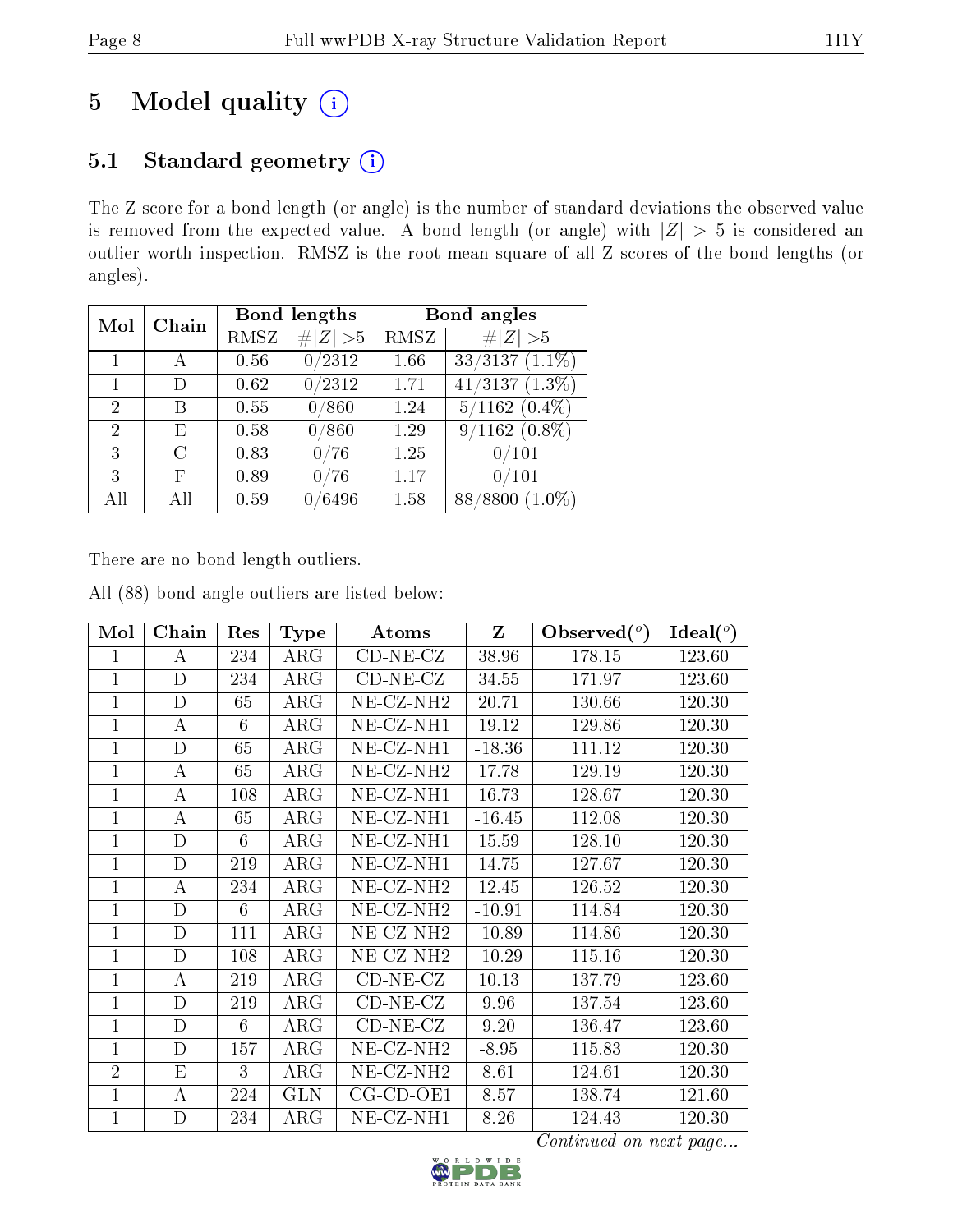| Mol            | Chain                   | Res             | <b>Type</b>             | Atoms                                 | $Z_{\parallel}$ | Observed $\overline{(^{\circ})}$ | Ideal( $\overline{^o}$ ) |
|----------------|-------------------------|-----------------|-------------------------|---------------------------------------|-----------------|----------------------------------|--------------------------|
| 1              | D                       | 82              | $\rm{ARG}$              | $\overline{\text{NE- CZ-NH1}}$        | 8.22            | 124.41                           | 120.30                   |
| $\mathbf{1}$   | A                       | 169             | $\rm{ARG}$              | NE-CZ-NH1                             | $-8.05$         | 116.28                           | 120.30                   |
| $\mathbf{1}$   | $\mathbf D$             | 108             | $\rm{ARG}$              | NE-CZ-NH1                             | 8.00            | 124.30                           | 120.30                   |
| $\mathbf{1}$   | $\boldsymbol{A}$        | 6               | $\rm{ARG}$              | NE-CZ-NH <sub>2</sub>                 | $-8.00$         | 116.30                           | 120.30                   |
| $\overline{1}$ | $\overline{\rm A}$      | $6\phantom{.}6$ | $\rm{ARG}$              | $CD-NE- CZ$                           | 7.96            | 134.74                           | 123.60                   |
| $\mathbf{1}$   | $\boldsymbol{A}$        | 224             | <b>GLN</b>              | OE1-CD-NE2                            | $-7.64$         | 104.33                           | 121.90                   |
| $\mathbf{1}$   | $\boldsymbol{A}$        | 111             | $\rm{ARG}$              | NE-CZ-NH <sub>2</sub>                 | $-7.57$         | 116.51                           | 120.30                   |
| $\mathbf{1}$   | D                       | 183             | <b>ASP</b>              | $CB-CG-OD2$                           | 7.47            | 125.02                           | 118.30                   |
| $\mathbf{1}$   | $\mathbf D$             | 227             | <b>ASP</b>              | $CB-CG-OD2$                           | 7.33            | 124.90                           | 118.30                   |
| $\overline{1}$ | $\mathbf D$             | 238             | $\overline{\text{ASP}}$ | $CB-CG-OD1$                           | 7.32            | 124.89                           | 118.30                   |
| $\mathbf{1}$   | $\mathbf D$             | 224             | <b>GLN</b>              | CG-CD-OE1                             | 7.31            | 136.23                           | 121.60                   |
| $\mathbf{1}$   | $\bf{A}$                | 219             | $\rm{ARG}$              | $\overline{\text{NE- CZ-N}}\text{H1}$ | 7.31            | 123.95                           | 120.30                   |
| $\mathbf{1}$   | $\boldsymbol{A}$        | 227             | <b>ASP</b>              | $CB-CG-OD2$                           | $7.21\,$        | 124.79                           | 118.30                   |
| $\mathbf{1}$   | А                       | 14              | $\rm{ARG}$              | NE-CZ-NH1                             | $-7.10$         | 116.75                           | 120.30                   |
| $\mathbf{1}$   | А                       | 138             | <b>MET</b>              | $CG-SD-CE$                            | 6.90            | 111.23                           | 100.20                   |
| $\mathbf{1}$   | D                       | 275             | <b>GLU</b>              | OE1-CD-OE2                            | $-6.86$         | 115.07                           | 123.30                   |
| $\mathbf{1}$   | А                       | 44              | $\rm{ARG}$              | $NE- CZ-NH2$                          | $-6.72$         | 116.94                           | 120.30                   |
| $\mathbf{1}$   | D                       | 205             | ALA                     | $N$ -CA-CB                            | 6.69            | 119.47                           | 110.10                   |
| $\mathbf{1}$   | D                       | 123             | <b>TYR</b>              | $CB-CG-CD1$                           | $-6.67$         | 117.00                           | 121.00                   |
| $\mathbf{1}$   | $\mathbf D$             | 48              | $\rm{ARG}$              | NE-CZ-NH1                             | 6.59            | 123.60                           | 120.30                   |
| $\sqrt{2}$     | B                       | 12              | $\rm{ARG}$              | NE-CZ-NH1                             | 6.58            | 123.59                           | 120.30                   |
| $\mathbf{1}$   | $\mathbf D$             | 170             | $AR\overline{G}$        | $NE- CZ-NH2$                          | $-6.54$         | 117.03                           | 120.30                   |
| $\overline{2}$ | E                       | 44              | <b>GLU</b>              | OE1-CD-OE2                            | $-6.54$         | 115.45                           | 123.30                   |
| $\overline{2}$ | $\overline{\mathrm{E}}$ | $\overline{3}$  | $\rm{ARG}$              | NH1-CZ-NH2                            | $-6.50$         | 112.25                           | 119.40                   |
| $\mathbf{1}$   | $\bf{A}$                | 108             | $\rm{ARG}$              | NE-CZ-NH <sub>2</sub>                 | $-6.49$         | 117.06                           | 120.30                   |
| $\mathbf{1}$   | D                       | 234             | ARG                     | $CG$ - $CD$ - $NE$                    | 6.49            | 125.43                           | 111.80                   |
| $\mathbf{1}$   | $\mathbf D$             | 181             | $\rm{ARG}$              | NE-CZ-NH1                             | 6.46            | 123.53                           | $120.30\,$               |
| $\mathbf{1}$   | $\boldsymbol{A}$        | 106             | ASP                     | $CB-CG-OD1$                           | 6.37            | 124.03                           | 118.30                   |
| $\overline{1}$ | $\mathbf D$             | 224             | GLN                     | OE1-CD-NE2                            | $-6.37$         | 107.26                           | 121.90                   |
| $\mathbf{1}$   | D                       | 138             | MET                     | $CG-SD-CE$                            | 6.23            | 110.17                           | 100.20                   |
| 1              | D                       | 189             | <b>MET</b>              | $CA-CB-CG$                            | 6.07            | 123.62                           | 113.30                   |
| $\mathbf{1}$   | А                       | 21              | $\rm{ARG}$              | NE-CZ-NH <sub>2</sub>                 | 6.07            | 123.33                           | 120.30                   |
| $\mathbf{1}$   | А                       | 82              | $\rm{ARG}$              | NE-CZ-NH1                             | 5.99            | 123.29                           | 120.30                   |
| $\overline{2}$ | $\mathbf{B}$            | 3               | $\rm{ARG}$              | NE-CZ-NH <sub>2</sub>                 | 5.97            | 123.29                           | 120.30                   |
| $\sqrt{2}$     | Β                       | 44              | GLU                     | OE1-CD-OE2                            | $-5.97$         | 116.13                           | 123.30                   |
| $\mathbf{1}$   | D                       | 58              | <b>GLU</b>              | OE1-CD-OE2                            | $-5.89$         | 116.23                           | 123.30                   |
| $\mathbf{1}$   | А                       | 234             | $\rm{ARG}$              | NH1-CZ-NH2                            | $-5.86$         | 112.95                           | 119.40                   |
| $\mathbf{1}$   | А                       | 189             | <b>MET</b>              | $CA-CB-CG$                            | 5.85            | 123.24                           | 113.30                   |
| $\mathbf{1}$   | A                       | 119             | ASP                     | $CB-CG-OD1$                           | 5.84            | 123.56                           | 118.30                   |
| $\mathbf{1}$   | D                       | 181             | $\rm{ARG}$              | NE-CZ-NH <sub>2</sub>                 | $-5.81$         | 117.39                           | 120.30                   |
| $\mathbf{1}$   | A                       | 82              | ARG                     | NE-CZ-NH <sub>2</sub>                 | $-5.80$         | 117.40                           | 120.30                   |
| $\mathbf{1}$   | D                       | 84              | <b>TYR</b>              | $CA-CB-CG$                            | 5.74            | 124.30                           | 113.40                   |

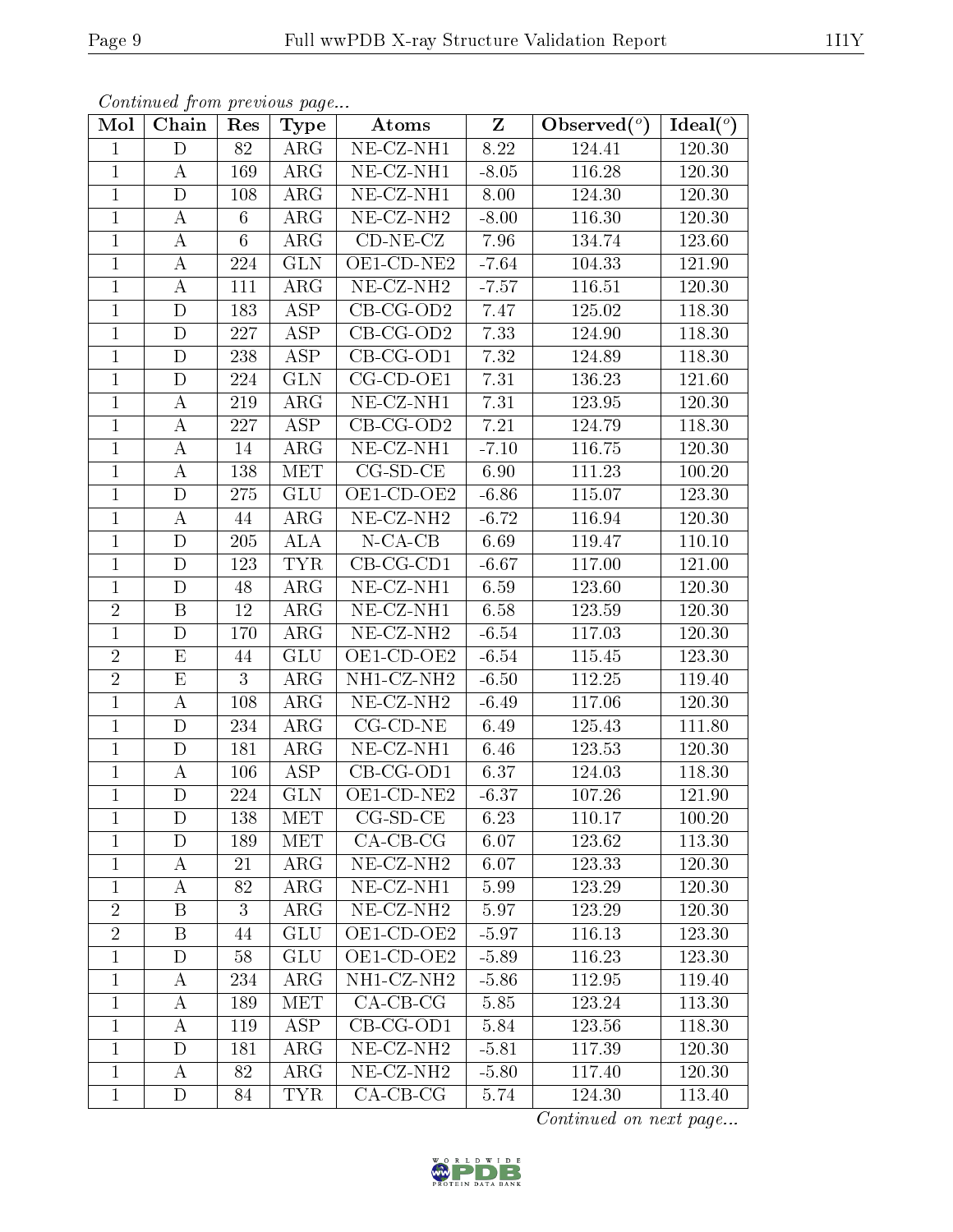| Mol            | Chain            | Res | <b>Type</b>             | Atoms                                        | $Z_{\parallel}$ | Observed $(°)$ | Ideal $(°)$ |
|----------------|------------------|-----|-------------------------|----------------------------------------------|-----------------|----------------|-------------|
| $\mathbf{1}$   | D                | 202 | $\rm{ARG}$              | $\overline{\text{NE- CZ-NH2}}$               | $-5.73$         | 117.44         | 120.30      |
| $\overline{2}$ | E                | 3   | $\rm{ARG}$              | NE-CZ-NH1                                    | 5.68            | 123.14         | 120.30      |
| $\mathbf{1}$   | $\bf{A}$         | 84  | <b>TYR</b>              | $CA-CB-CG$                                   | 5.66            | 124.16         | 113.40      |
| $\overline{2}$ | E                | 98  | ASP                     | $CB-CG-OD1$                                  | 5.61            | 123.35         | 118.30      |
| $\mathbf{1}$   | $\mathbf D$      | 171 | <b>TYR</b>              | $CB-CG-CD1$                                  | 5.61            | 124.37         | 121.00      |
| $\mathbf{1}$   | D                | 182 | THR                     | $N$ -CA-CB                                   | 5.57            | 120.88         | 110.30      |
| $\mathbf{1}$   | $\mathbf D$      | 256 | $\rm{ARG}$              | $NE- CZ-NH1$                                 | 5.53            | 123.07         | 120.30      |
| $\mathbf{1}$   | D                | 234 | $\rm{ARG}$              | $\overline{\text{NH}}1\text{-}\text{CZ-NH2}$ | $-5.47$         | 113.38         | 119.40      |
| $\overline{2}$ | ${\bf E}$        | 3   | $\rm{ARG}$              | $CD-NE- CZ$                                  | 5.42            | 131.19         | 123.60      |
| $\overline{1}$ | A                | 123 | <b>TYR</b>              | $\overline{\text{CB-CG-CD1}}$                | $-5.41$         | 117.75         | 121.00      |
| $\mathbf{1}$   | D                | 99  | TYR.                    | $CA-CB-CG$                                   | 5.37            | 123.60         | 113.40      |
| $\mathbf{1}$   | $\mathbf D$      | 219 | $\rm{ARG}$              | $NE- CZ-NH2$                                 | $-5.29$         | 117.65         | 120.30      |
| $\overline{2}$ | B                | 66  | <b>TYR</b>              | $CB-CG-CD1$                                  | $-5.25$         | 117.85         | 121.00      |
| $\mathbf{1}$   | D                | 82  | $\rm{ARG}$              | $CD-NE- CZ$                                  | 5.24            | 130.94         | 123.60      |
| $\mathbf{1}$   | $\bf{A}$         | 48  | $\rm{ARG}$              | $CD-NE- CZ$                                  | 5.23            | 130.93         | 123.60      |
| $\mathbf{1}$   | $\mathbf D$      | 97  | ARG                     | $NE- CZ-NH1$                                 | 5.22            | 122.91         | 120.30      |
| $\overline{2}$ | E                | 45  | $\overline{\text{ARG}}$ | $\overline{\text{NE- CZ-N}}\text{H1}$        | $-5.22$         | 117.69         | 120.30      |
| $\overline{2}$ | $\boldsymbol{B}$ | 53  | ASP                     | $CB-CG-OD2$                                  | $5.21\,$        | 122.99         | 118.30      |
| $\overline{2}$ | $E_{\parallel}$  | 53  | ASP                     | $CB-CG-OD2$                                  | 5.14            | 122.93         | 118.30      |
| $\mathbf{1}$   | $\boldsymbol{A}$ | 137 | <b>ASP</b>              | $CB-CG-OD2$                                  | $-5.14$         | 113.67         | 118.30      |
| $\mathbf{1}$   | $\bf{A}$         | 182 | <b>THR</b>              | $N$ -CA-CB                                   | 5.12            | 120.02         | 110.30      |
| $\overline{2}$ | E                | 81  | $\rm{ARG}$              | $NE- CZ-NH2$                                 | $-5.12$         | 117.74         | 120.30      |
| $\mathbf{1}$   | $\bf{A}$         | 65  | $\rm{ARG}$              | $CD-NE- CZ$                                  | $-5.08$         | 116.49         | 123.60      |
| $\overline{1}$ | $\bf{A}$         | 6   | $\rm{ARG}$              | $\overline{\text{NH1-CZ-NH2}}$               | $-5.07$         | 113.82         | 119.40      |
| $\mathbf{1}$   | $\mathbf D$      | 157 | $\rm{ARG}$              | NH1-CZ-NH2                                   | 5.04            | 124.95         | 119.40      |

There are no chirality outliers.

There are no planarity outliers.

#### 5.2 Too-close contacts  $(i)$

In the following table, the Non-H and H(model) columns list the number of non-hydrogen atoms and hydrogen atoms in the chain respectively. The H(added) column lists the number of hydrogen atoms added and optimized by MolProbity. The Clashes column lists the number of clashes within the asymmetric unit, whereas Symm-Clashes lists symmetry related clashes.

| Mol |      |      |    | Chain   Non-H   H(model)   H(added)   Clashes   Symm-Clashes |
|-----|------|------|----|--------------------------------------------------------------|
|     | 2247 | 2096 |    |                                                              |
|     | 2247 | 2096 |    |                                                              |
|     | 837  | 803  |    |                                                              |
|     | 837  |      | റല |                                                              |

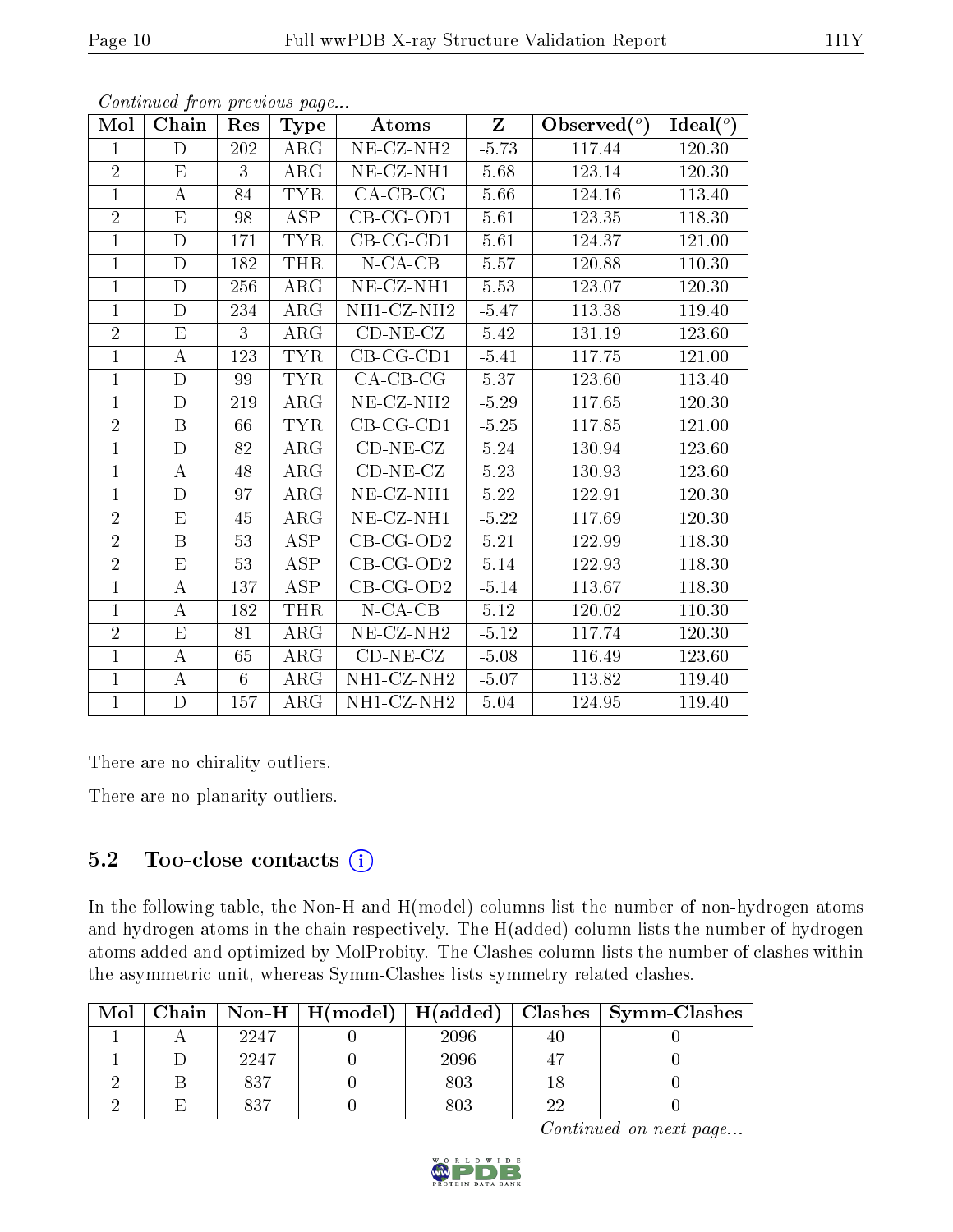| Mol | $\overline{\text{Chain}}$ |      | $\boxed{\hbox{ Non-H}\ \boxed{\hbox{ H}(\hbox{model})}}$ | H(added) | $\overline{\text{Clashes}}$   Symm-Clashes |
|-----|---------------------------|------|----------------------------------------------------------|----------|--------------------------------------------|
| ച   |                           | 74   |                                                          | 76       |                                            |
|     | F                         | 74   |                                                          | 76       |                                            |
|     |                           | 64   |                                                          |          |                                            |
|     | В                         | 23   |                                                          |          |                                            |
|     |                           |      |                                                          |          |                                            |
|     |                           | 67   |                                                          |          |                                            |
|     | E,                        | 37   |                                                          |          |                                            |
|     | F                         |      |                                                          |          |                                            |
|     |                           | 6515 |                                                          | 5950     |                                            |

The all-atom clashscore is defined as the number of clashes found per 1000 atoms (including hydrogen atoms). The all-atom clashscore for this structure is 9.

All (111) close contacts within the same asymmetric unit are listed below, sorted by their clash magnitude.

| Atom-1              | Atom-2                       | Interatomic       | Clash             |  |
|---------------------|------------------------------|-------------------|-------------------|--|
|                     |                              | distance $(\AA)$  | overlap $(A)$     |  |
| 1:A:93:HIS:CD2      | 2: B: 0: MET: HE1            | 1.48              | 1.45              |  |
| 1:D:93:HIS:CD2      | 2:E:0:MET:HE1                | 1.63              | 1.33              |  |
| 1:D:93:HIS:NE2      | 2: E: 0: MET: HE1            | 1.55              | 1.21              |  |
| 1:A:93:HIS:NE2      | 2: B: 0: MET: HE1            | 1.55              | 1.19              |  |
| 1:D:93:HIS:CD2      | 2: E: 0: MET: CE             | 2.34              | 1.10              |  |
| 1:A:93:HIS:CD2      | 2: B: 0:MET:CE               | 2.37              | 1.06              |  |
| 1:D:93:HIS:NE2      | 2: E: 0: MET: CE             | 2.24              | 1.00              |  |
| 2:E:47:GLU:HG2      | 4:E:102:HOH:O                | 1.60              | 0.99              |  |
| 1: A.93: HIS: NE2   | 2: B: 0: MET: CE             | 2.30              | 0.90              |  |
| 1:D:234:ARG:HD2     | 1: D: 242: GLN: HB2          | 1.54              | 0.88              |  |
| 1:A:234:ARG:HD2     | 1:A:242:GLN:HB2              | 1.57              | 0.86              |  |
| 1:A:93:HIS:HD2      | 2: B: 0: MET: HE1            | 1.40              | 0.85              |  |
| 1:D:72:GLN:HE22     | 1: D: 75: ARG: HH11          | $\overline{1.27}$ | $\overline{0.82}$ |  |
| 1:A:155:GLN:HE21    | 3: C:3: LYS: NZ              | 1.83              | 0.76              |  |
| 1:A:72:GLN:HE22     | $1:A:75:A\overline{RG:HH11}$ | 1.32              | 0.75              |  |
| 2:E:89:GLN:HB2      | 2: E: 90: PRO: HD2           | 1.70              | 0.74              |  |
| 2:E:73:THR:HG22     | 2:E:76:ASP:H                 | 1.56              | 0.71              |  |
| 3: C: 3: LYS: HG3   | 3:C:4:GLU:N                  | 2.07              | 0.69              |  |
| 2:B:89:GLN:HB2      | 2:B:90:PRO:HD2               | 1.75              | 0.69              |  |
| 2:B:58:LYS:H        | 2:B:58:LYS:HD2               | 1.58              | 0.68              |  |
| 1:A:155:GLN:HE21    | 3:C:3:LYS:HZ2                | 1.39              | 0.68              |  |
| 1: D: 155: GLN: NE2 | 3:F:5:PRO:HD2                | 2.09              | 0.68              |  |
| 1:D:263:HIS:HD2     | 1: D: 265: GLY: H            | 1.41              | 0.67              |  |
| 2: E: 58: LYS: HD2  | 2:E:58:LYS:H                 | 1.59              | 0.67              |  |
| 1: D: 93: HIS: CD2  | 2: E: 0: MET: HE2            | 2.29              | 0.67              |  |

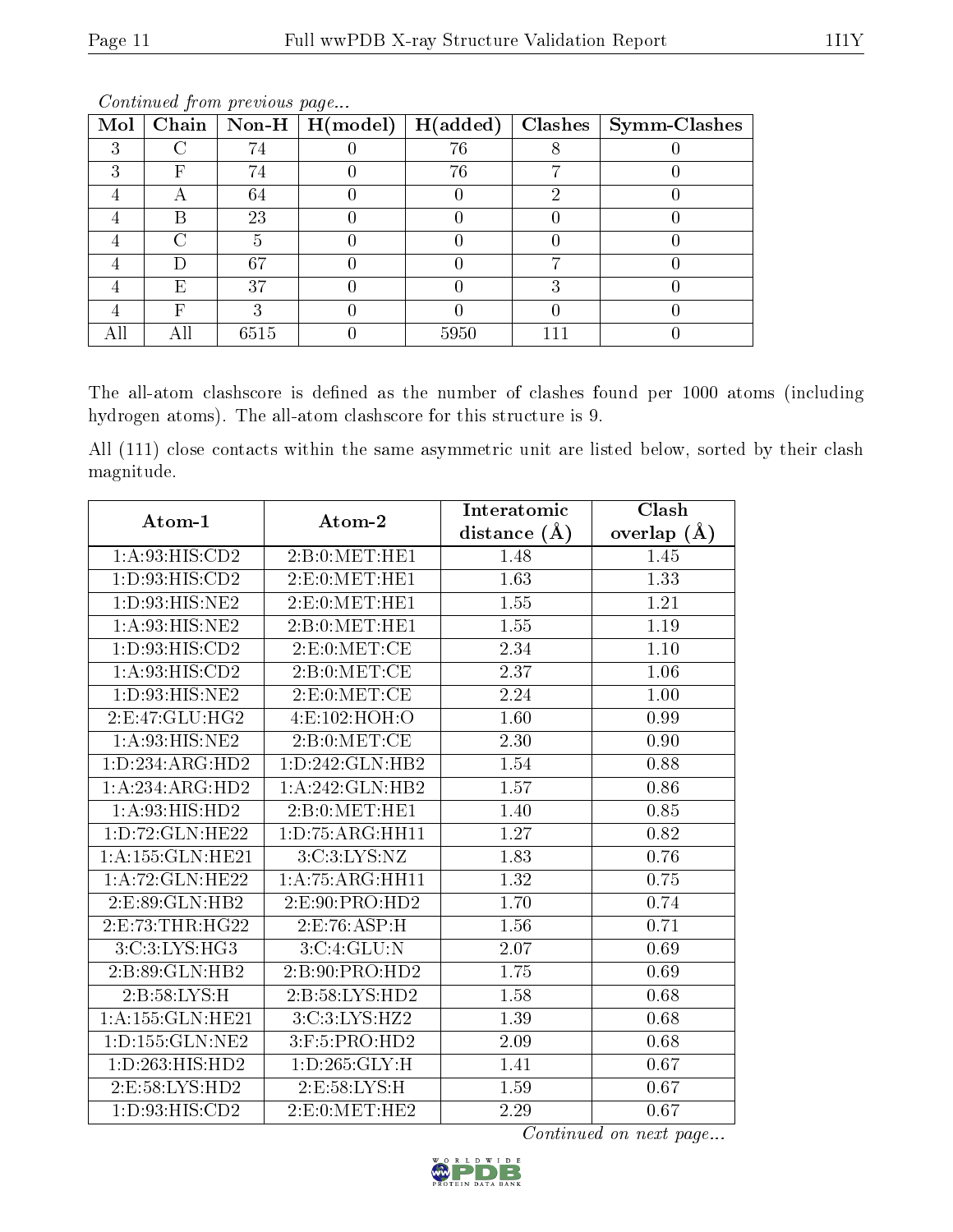| Continuea from previous page<br>Clash<br>Interatomic |                           |                   |               |  |  |
|------------------------------------------------------|---------------------------|-------------------|---------------|--|--|
| Atom-1                                               | Atom-2                    | distance $(\AA)$  | overlap $(A)$ |  |  |
| 1:D:201:LEU:HD22                                     | 1:D:249:VAL:HG21          | 1.75              | 0.67          |  |  |
| 2:B:73:THR:HG22                                      | $2:B:\overline{76:ASP:H}$ | 1.59              | 0.67          |  |  |
| 1: D:65: ARG:NH1                                     | 4:D:303:HOH:O             | 2.27              | 0.65          |  |  |
| 1:D:263:HIS:CD2                                      | 1: D: 265: GLY: H         | 2.15              | 0.65          |  |  |
| 1: A:65: ARG:NH1                                     | 4:A:329:HOH:O             | 2.29              | 0.65          |  |  |
| 2:E:75:LYS:HA                                        | 4:E:127:HOH:O             | 1.97              | 0.64          |  |  |
| 1:A:263:HIS:CD2                                      | 1: A:265: GLY: H          | 2.17              | 0.62          |  |  |
| 1:D:155:GLN:HE21                                     | $3:$ F: $3:LYS:NZ$        | 1.99              | 0.60          |  |  |
| 1: D: 219: ARG: HB2                                  | 1:D:224:GLN:HE21          | 1.65              | 0.60          |  |  |
| 1:D:176:LYS:HG2                                      | 1: D: 180: GLN: NE2       | 2.16              | 0.60          |  |  |
| 3:F:3:LYS:HG3                                        | $3:$ F:4:GLU:N            | 2.14              | 0.60          |  |  |
| 1: A: 155: GLN: NE2                                  | 3:C:5:PRO:HD2             | $\overline{2.18}$ | 0.58          |  |  |
| 1: A:176: LYS: HG2                                   | 1: A: 180: GLN: NE2       | 2.19              | 0.58          |  |  |
| 1: A:263:HIS:HD2                                     | 1: A:265: GLY: H          | 1.50              | 0.58          |  |  |
| 1: A:219: ARG: HB3                                   | 1:A:224:GLN:HE21          | 1.70              | 0.57          |  |  |
| 1: A:201:LEU:HD22                                    | 1: A:249: VAL:HG21        | 1.88              | 0.56          |  |  |
| 2:E:85:VAL:HG13                                      | 4:E:100:HOH:O             | 2.06              | 0.55          |  |  |
| 1:A:253:GLN:HE21                                     | 1:A:256:ARG:HD3           | 1.72              | 0.55          |  |  |
| 1: D: 127: LYS: HE3                                  | 1: D: 134: THR: OG1       | 2.06              | 0.55          |  |  |
| 1: A:216:THR:HG21                                    | 4:A:296:HOH:O             | 2.07              | 0.54          |  |  |
| $1:D:74: \overline{HIS:CE1}$                         | 1: D: 97: ARG: HE         | 2.26              | 0.54          |  |  |
| 1:A:74:HIS:CE1                                       | 1:A:97:ARG:HE             | 2.26              | 0.54          |  |  |
| 1:D:93:HIS:HD2                                       | 2: E: 0: MET: CE          | 2.11              | 0.54          |  |  |
| 1:A:219:ARG:CB                                       | 1:A:224:GLN:HE21          | 2.21              | 0.53          |  |  |
| 1:D:234:ARG:HD3                                      | 2: E: 10: TYR: CE2        | 2.42              | 0.53          |  |  |
| 1: D: 177: GLU: H                                    | 1: D: 177: GLU: CD        | 2.12              | 0.53          |  |  |
| $1: D: 72: \overline{GLN:NE2}$                       | 1: D: 75: ARG: HH11       | 2.02              | 0.53          |  |  |
| 1:A:121:LYS:HG3                                      | 2:B:1:ILE:HD12            | 1.89              | 0.52          |  |  |
| 2:E:25:CYS:HB2                                       | 2:E:39:LEU:HD21           | 1.91              | 0.52          |  |  |
| 1: A:93: HIS: HD2                                    | 2: B: 0: MET: CE          | 2.03              | 0.51          |  |  |
| 1: A:253: GLN:NE2                                    | 1: A:256: ARG:HH11        | 2.09              | 0.50          |  |  |
| 2: E: 89: GLN: HB2                                   | 2:E:90:PRO:CD             | 2.40              | 0.50          |  |  |
| 2:B:25:CYS:HB2                                       | 2:B:39:LEU:HD21           | 1.93              | 0.50          |  |  |
| 1:D:264:GLU:HB2                                      | 4:D:305:HOH:O             | 2.11              | 0.50          |  |  |
| 1: A:107:TRP:O                                       | 1:A:169:ARG:NH2           | 2.44              | 0.50          |  |  |
| 1: A: 121: LYS: HG3                                  | 2:B:1:ILE:CD1             | 2.42              | 0.50          |  |  |
| 1: D:6: ARG:NH2                                      | 1: D: 102: ASP: OD1       | 2.45              | 0.50          |  |  |
| 3:C:3:LYS:CG                                         | 3:C:4:GLU:N               | 2.74              | 0.49          |  |  |
| 1: D: 155: GLN: HE21                                 | 3:F:3:LYS:HZ3             | 1.60              | 0.49          |  |  |
| 1:D:156:LEU:HD12                                     | 3:F:3:LYS:HE3             | 1.94              | 0.49          |  |  |
| 1: D: 255: GLN: HG2                                  | 4:D:321:HOH:O             | 2.12              | 0.49          |  |  |

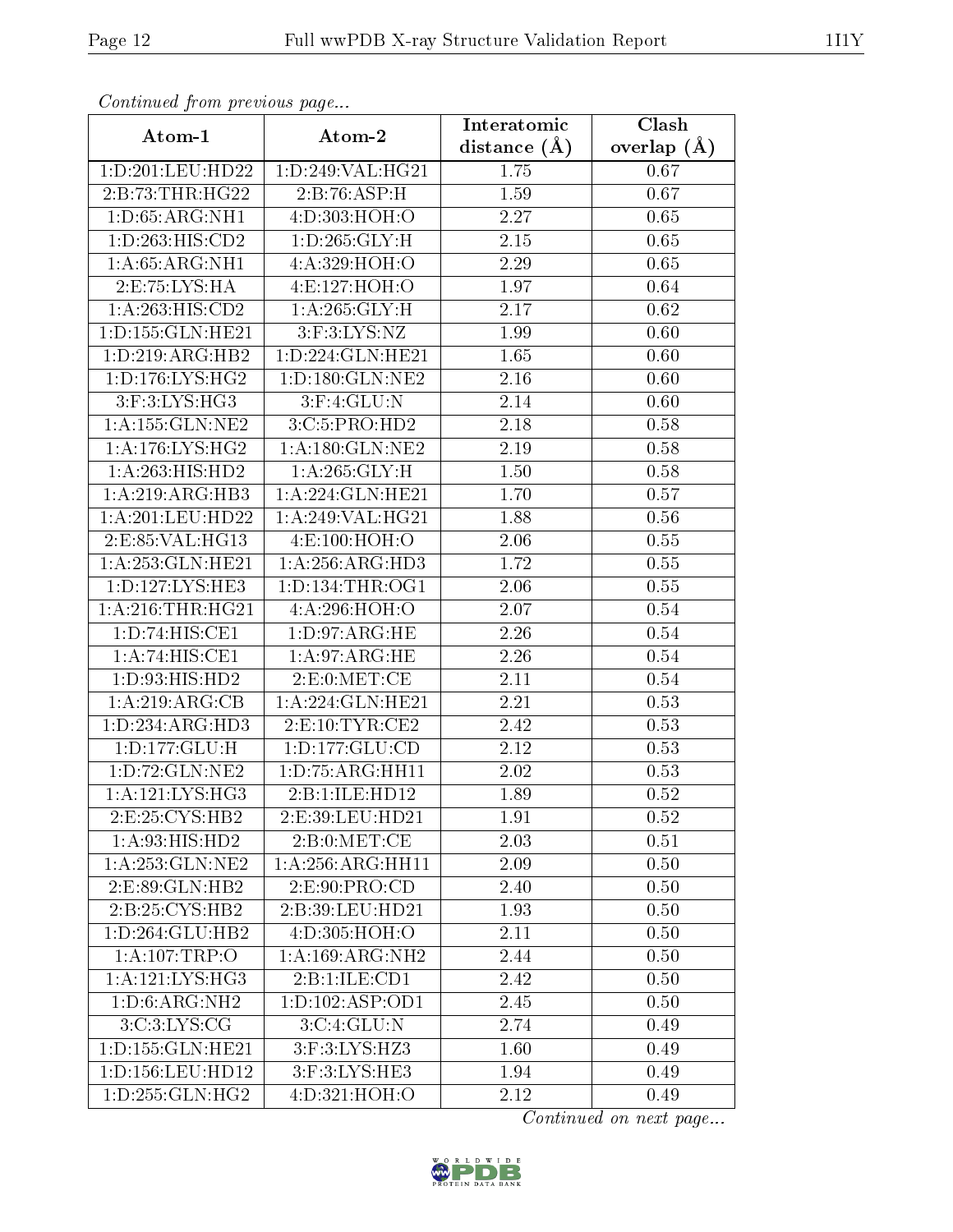| Continuea from previous page         |                                     | Interatomic    | Clash         |  |
|--------------------------------------|-------------------------------------|----------------|---------------|--|
| Atom-1                               | Atom-2                              | distance $(A)$ | overlap $(A)$ |  |
| 1:A:72:GLN:NE2                       | 1: A: 75: ARG: HH11                 | 2.05           | 0.48          |  |
| 1: A: 155: GLN: NE2                  | 3: C: 3: LYS: NZ                    | 2.58           | 0.48          |  |
| 1: A: 127: LYS: HE3                  | 1: A: 134: THR: OG1                 | 2.14           | 0.47          |  |
| 1:A:117:ALA:HB2                      | 2:B:60:TRP:CE2                      | 2.49           | 0.47          |  |
| 1: D: 111: ARG: HG3                  | 1: D: 113: TYR: CZ                  | 2.49           | 0.47          |  |
| 1: D: 124: ILE: HG13                 | 1:D:134:THR:O                       | 2.15           | 0.47          |  |
| 2:E:51:HIS:HA                        | 2: E: 65: LEU: O                    | 2.14           | 0.47          |  |
| $3:$ F: $3:LYS:CG$                   | $3:$ F: $4:$ GLU:N                  | 2.77           | 0.47          |  |
| 1: A: 177: GLU: CD                   | $1:A:177:G\overline{\mathrm{LU:H}}$ | 2.17           | 0.47          |  |
| 1:D:6:ARG:HD2                        | 4:D:293:HOH:O                       | 2.14           | 0.47          |  |
| 1: D: 144: LYS: HE2                  | 4:D:297:HOH:O                       | 2.14           | 0.46          |  |
| $2:B:29:GLY:H\overline{A2}$          | 2: B:61: SER:OG                     | 2.16           | 0.46          |  |
| 1: D: 22: PHE:H                      | 1: D:38: SER: HB2                   | 1.81           | 0.46          |  |
| 1:A:49:ALA:O                         | 1: A:52: ILE: HG22                  | 2.15           | 0.46          |  |
| 1:A:210:PRO:O                        | 1:A:263:HIS:HE1                     | 1.99           | 0.45          |  |
| 1: D: 117: ALA: HB2                  | 2: E:60:TRP:CE2                     | 2.51           | 0.45          |  |
| 1:A:234:ARG:HD3                      | 2:Bi:10:TYR:CE2                     | 2.53           | 0.44          |  |
| 2:E:19:LYS:O                         | 2: E: 72: PRO: HD2                  | 2.18           | 0.44          |  |
| 1: D: 253: GLN: NE2                  | 1:D:256:ARG:HH11                    | 2.15           | 0.44          |  |
| 1: A:65: ARG:HH11                    | 1: A:65: ARG:HD3                    | 1.34           | 0.44          |  |
| 2:B:51:HIS:HA                        | 2:B:65:LEU:O                        | 2.17           | 0.44          |  |
| 1: A:111:ARG:HG3                     | 1: A: 113: TYR: CZ                  | 2.52           | 0.44          |  |
| 1:A:137:ASP:H                        | 1:A:140:ALA:HB3                     | 1.83           | 0.43          |  |
| 1: D: 156: LEU: CD1                  | $3:$ F: $3:LYS:HE3$                 | 2.47           | 0.43          |  |
| 2: B:58: LYS:CD                      | 2:B:58:LYS:H                        | 2.29           | 0.43          |  |
| 1:D:93:HIS:HD2                       | 2: E: 0: MET: HE2                   | 1.79           | 0.43          |  |
| 2:E:22:PHE:CE2                       | 2:E:69:GLU:HG3                      | 2.53           | 0.43          |  |
| 1:D:253:GLN:HE21                     | 1:D:256:ARG:HD3                     | 1.83           | 0.43          |  |
| 1: D:65: ARG:HH11                    | 1:D:65:ARG:HD3                      | 1.36           | 0.43          |  |
| 1:A:44:ARG:HA                        | 1: A:64:THR:HG23                    | 2.00           | 0.43          |  |
| 1: D: 85: TYR: OH                    | 1: D: 137: ASP: OD2                 | 2.17           | 0.42          |  |
| $1: A: 156:$ LEU:HD $12$             | 3:C:3:LYS:HE3                       | 2.00           | 0.42          |  |
| 2:B:22:PHE:CE2                       | 2: B:69: GLU: HG3                   | 2.55           | 0.42          |  |
| $1: D: 13: \overline{\text{SER:H}}A$ | 1:D:20:PRO:HB3                      | 2.02           | 0.42          |  |
| 1: D: 210: PRO: O                    | 1: D: 263: HIS: HE1                 | 2.02           | 0.42          |  |
| 1:D:273:ARG:NH1                      | 4:D:333:HOH:O                       | 2.52           | 0.42          |  |
| 1: D: 51: TRP: CZ2                   | 1: D: 179: LEU: HD11                | 2.55           | 0.41          |  |
| 1: D: 168: LEU: O                    | 1:D:172:LEU:HG                      | 2.20           | 0.41          |  |
| 1:A:155:GLN:HE21                     | 3:C:3:LYS:HZ3                       | 1.62           | 0.41          |  |
| 1:D:93:HIS:HD2                       | 1: D: 119: ASP: OD2                 | 2.04           | 0.41          |  |
| 1:A:13:SER:HA                        | $1:A:20:P\overline{RO:H}B3$         | 2.02           | 0.41          |  |

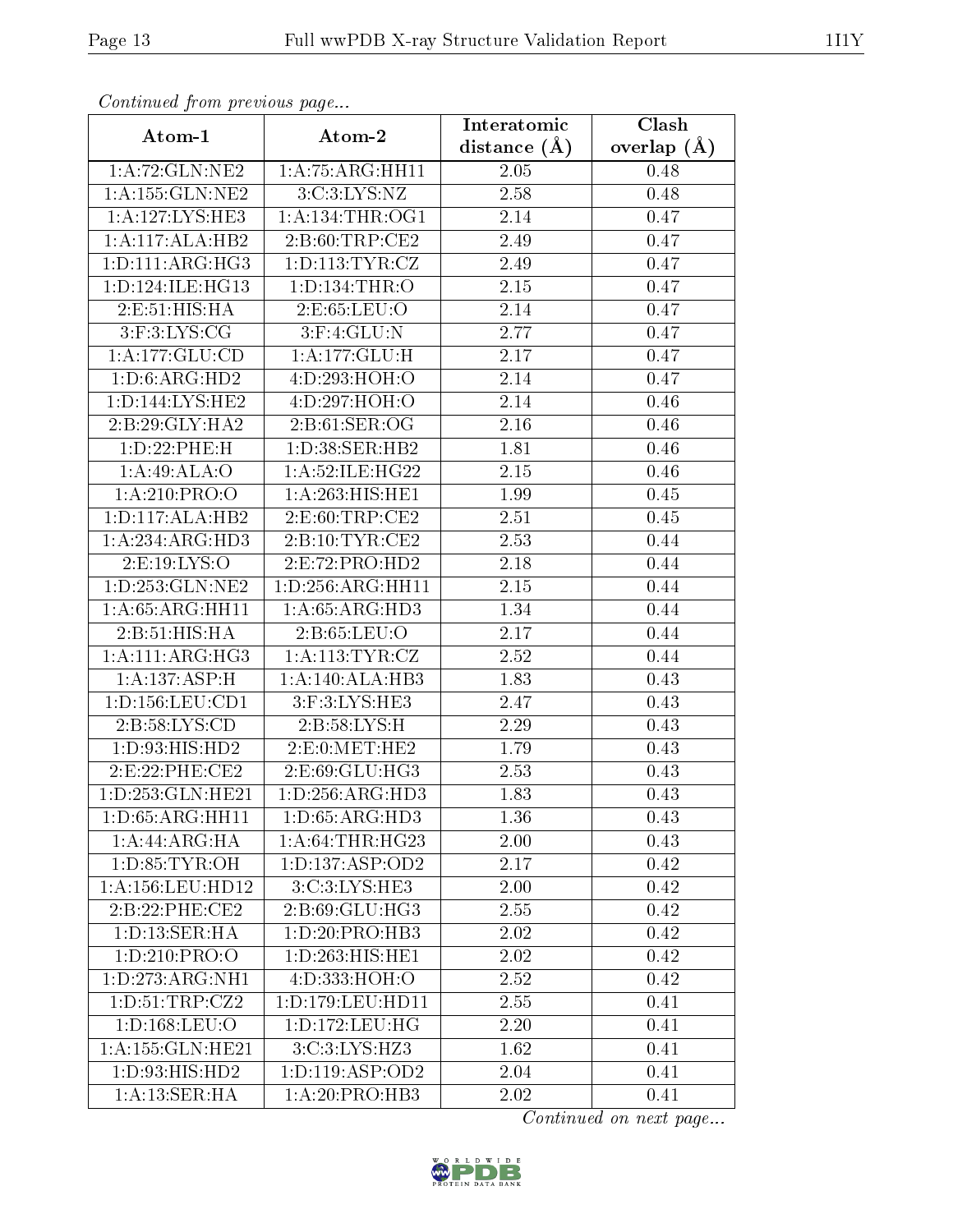| Atom-1              | Atom-2                                        | Interatomic<br>distance $(A)$ | Clash<br>overlap<br>(A) |
|---------------------|-----------------------------------------------|-------------------------------|-------------------------|
| 1: D: 145: HIS: HD2 | 4: D: 280: HOH: O                             | 2.04                          | 0.40                    |
| 1: D: 121: LYS: HG3 | $2 \tcdot E \cdot 1 \cdot I L E \cdot H D 12$ | 2.03                          | 0.40                    |
| 2: E: 73: THR: HG23 | 2: E: 75: LYS: H                              | 187                           | 0.40                    |
| 1: D: 106: ASP: O   | 1: D: 107: TRP: HB2                           | 2.22                          | በ 4በ                    |

There are no symmetry-related clashes.

#### 5.3 Torsion angles (i)

#### 5.3.1 Protein backbone  $(i)$

In the following table, the Percentiles column shows the percent Ramachandran outliers of the chain as a percentile score with respect to all X-ray entries followed by that with respect to entries of similar resolution.

The Analysed column shows the number of residues for which the backbone conformation was analysed, and the total number of residues.

| Mol                         | Chain         | Analysed        | Favoured   | Allowed   | Outliers       | Percentiles    |
|-----------------------------|---------------|-----------------|------------|-----------|----------------|----------------|
|                             | A             | 273/275 (99%)   | 265 (97%)  | $8(3\%)$  | $\theta$       | 100<br>100     |
|                             | D             | $273/275(99\%)$ | 264 (97%)  | $9(3\%)$  | $\overline{0}$ | 100<br>100     |
| $\mathcal{D}_{\mathcal{L}}$ | B             | $98/100(98\%)$  | 95 (97%)   | 3(3%)     | $\overline{0}$ | 100<br>100     |
| $\mathcal{D}$               | E             | $98/100(98\%)$  | 96 (98%)   | $2(2\%)$  | $\overline{0}$ | 100<br>100     |
| 3                           | $\mathcal{C}$ | $7/9$ (78%)     | $7(100\%)$ | $\theta$  | $\overline{0}$ | 100<br>100     |
| 3                           | F             | $7/9$ (78%)     | $7(100\%)$ | $\theta$  | $\overline{0}$ | 100<br>100     |
| All                         | All           | 756/768 (98%)   | 734 (97%)  | $22(3\%)$ | $\overline{0}$ | 100<br>$100\,$ |

There are no Ramachandran outliers to report.

#### 5.3.2 Protein sidechains  $(i)$

In the following table, the Percentiles column shows the percent sidechain outliers of the chain as a percentile score with respect to all X-ray entries followed by that with respect to entries of similar resolution.

The Analysed column shows the number of residues for which the sidechain conformation was analysed, and the total number of residues.

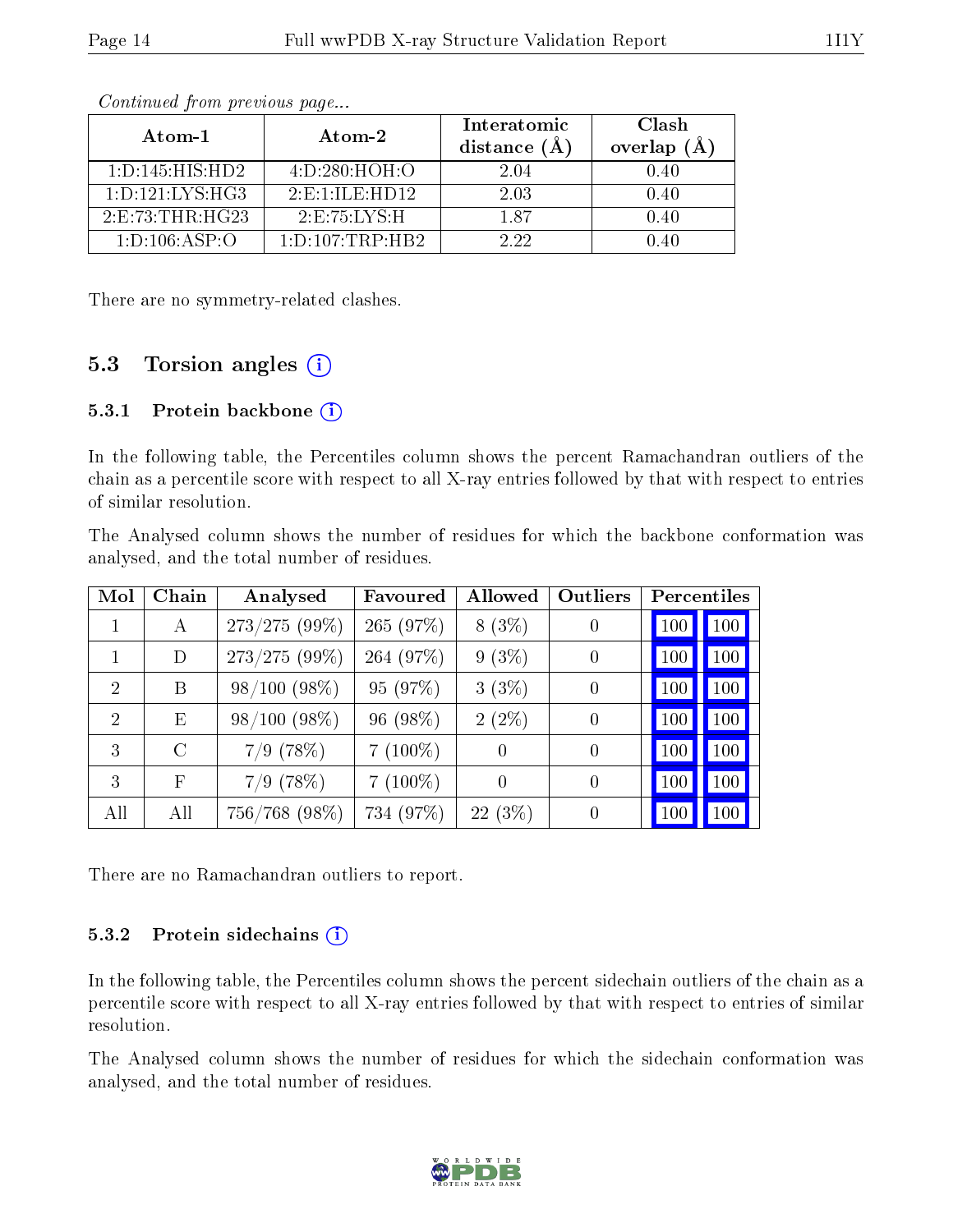| $\operatorname{Mol}$ | Chain                       | Analysed       | Rotameric    | <b>Outliers</b> | Percentiles |                |
|----------------------|-----------------------------|----------------|--------------|-----------------|-------------|----------------|
| 1                    | $\bf{A}$                    | 231/231 (100%) | 216 $(94\%)$ | 15 $(6%)$       | 17          | 19             |
| 1                    | D                           | 231/231 (100%) | 217 (94%)    | 14 (6%)         | 18          | 21             |
| 2                    | R                           | $95/95(100\%)$ | 87 (92%)     | $8(8\%)$        | 11          | 11             |
| 2                    | E                           | $95/95(100\%)$ | 87 (92%)     | $8(8\%)$        | 11          | 11             |
| 3                    | $\mathcal{C}_{\mathcal{C}}$ | $8/8$ (100%)   | 7(88%)       | $1(12\%)$       | 4           | $\overline{4}$ |
| 3                    | F                           | $8/8$ (100%)   | 7(88%)       | $1(12\%)$       | 4           | $\overline{4}$ |
| All                  | All                         | 668/668 (100%) | 621 (93%)    | 47 (7%)         | 15          | 16             |

All (47) residues with a non-rotameric sidechain are listed below:

| Mol            | Chain                                                                                                                                                                                                                   | Res              | ${\rm \bar{Type}}$        |
|----------------|-------------------------------------------------------------------------------------------------------------------------------------------------------------------------------------------------------------------------|------------------|---------------------------|
| $\overline{1}$ | $\overline{A}$                                                                                                                                                                                                          | $\overline{6}$   | $\overline{\rm ARG}$      |
| $\overline{1}$ | $\frac{\overline{A}}{\overline{A}}$                                                                                                                                                                                     | $\overline{38}$  | <b>SER</b>                |
| $\overline{1}$ |                                                                                                                                                                                                                         | $\overline{67}$  | $\overline{\text{VAL}}$   |
| $\mathbf 1$    |                                                                                                                                                                                                                         | 88               | SER                       |
| $\overline{1}$ |                                                                                                                                                                                                                         | $1\overline{11}$ | $\overline{\rm ARG}$      |
| $\overline{1}$ |                                                                                                                                                                                                                         | 132              | $\overline{\text{SER}}$   |
| $\overline{1}$ |                                                                                                                                                                                                                         | 138              | MET                       |
| $\overline{1}$ |                                                                                                                                                                                                                         | 156              | LEU                       |
| $\overline{1}$ |                                                                                                                                                                                                                         | 176              | $\overline{\text{LYS}}$   |
| $\overline{1}$ | $\frac{\overline{A}}{\overline{A}}$ $\frac{\overline{A}}{\overline{A}}$ $\frac{\overline{A}}{\overline{A}}$ $\frac{\overline{A}}{\overline{A}}$ $\frac{\overline{A}}{\overline{A}}$ $\frac{\overline{A}}{\overline{A}}$ | $\overline{177}$ | $\overline{\text{GLU}}$   |
| $\overline{1}$ |                                                                                                                                                                                                                         | $\overline{195}$ | SER                       |
| $\mathbf 1$    |                                                                                                                                                                                                                         | $\overline{216}$ | <b>THR</b>                |
| $\overline{1}$ |                                                                                                                                                                                                                         | $\overline{225}$ | <b>THR</b>                |
| $\overline{1}$ |                                                                                                                                                                                                                         | 234              | $\overline{\rm{ARG}}$     |
| $\overline{1}$ | $\frac{\overline{A}}{B}$                                                                                                                                                                                                | $\overline{268}$ | $\overline{\text{LYS}}$   |
| $\overline{2}$ |                                                                                                                                                                                                                         | $\overline{4}$   | <b>THR</b>                |
| $\overline{2}$ | $\overline{\mathrm{B}}$                                                                                                                                                                                                 | $\overline{47}$  | $\overline{\mathrm{GLU}}$ |
| $\overline{2}$ | $\overline{\mathbf{B}}$                                                                                                                                                                                                 | 48               | $\overline{\text{LYS}}$   |
| $\overline{2}$ | $\overline{\mathrm{B}}$                                                                                                                                                                                                 | $\overline{58}$  | $\overline{\text{LYS}}$   |
| $\overline{2}$ | $\overline{\mathrm{B}}$                                                                                                                                                                                                 | $\overline{70}$  | PHE                       |
| $\overline{2}$ | $\overline{B}$                                                                                                                                                                                                          | $\overline{73}$  | <b>THR</b>                |
| $\overline{2}$ | $\overline{B}$                                                                                                                                                                                                          | $\overline{88}$  | $\overline{\text{SER}}$   |
| $\overline{2}$ | $\overline{\mathbf{B}}$                                                                                                                                                                                                 | 89               | $\overline{\text{GLN}}$   |
| $\overline{3}$ | $\overline{C}$                                                                                                                                                                                                          | 3                | $\overline{\text{LYS}}$   |
| $\overline{1}$ | $\frac{\overline{D}}{\overline{D}}$                                                                                                                                                                                     | $\overline{6}$   | $\overline{\rm{ARG}}$     |
| $\overline{1}$ |                                                                                                                                                                                                                         | $\overline{38}$  | <b>SER</b>                |
| $\overline{1}$ |                                                                                                                                                                                                                         | 88               | $\overline{\text{SER}}$   |
| $\overline{1}$ | $\overline{\mathbb{D}}$                                                                                                                                                                                                 | $\overline{111}$ | $\overline{\rm{ARG}}$     |
| $\overline{1}$ | $\overline{\rm D}$                                                                                                                                                                                                      | 132              | $\overline{\text{SER}}$   |
| $\overline{1}$ | $\overline{\rm D}$                                                                                                                                                                                                      | 138              | $\overline{\text{MET}}$   |

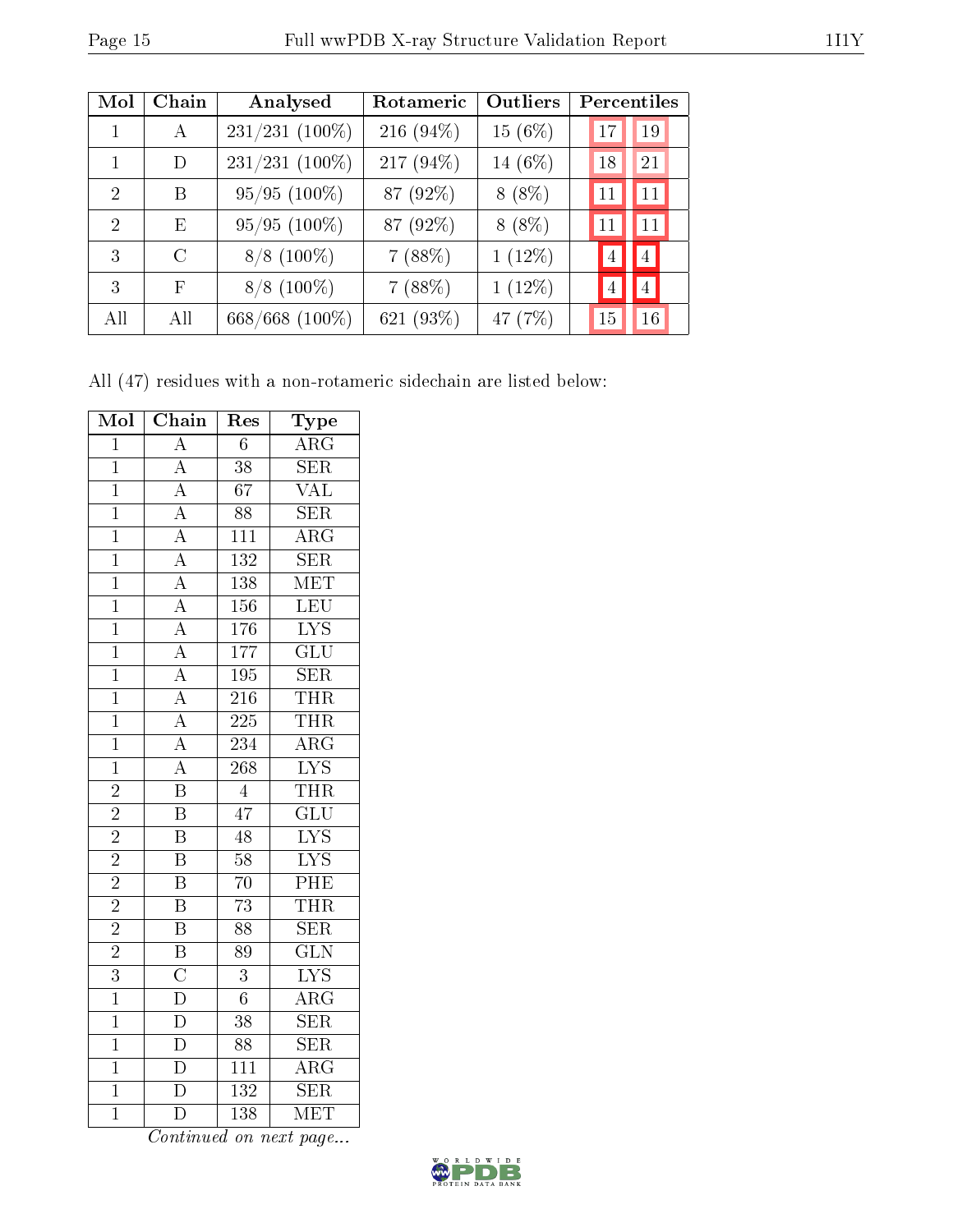| Mol            | Chain                   | Res            | Type                    |
|----------------|-------------------------|----------------|-------------------------|
| $\mathbf 1$    | D                       | 156            | <b>LEU</b>              |
| $\mathbf 1$    | D                       | 176            | LYS                     |
| $\mathbf{1}$   | D                       | 177            | GLU                     |
| $\mathbf 1$    | D                       | 195            | SER                     |
| $\mathbf{1}$   | $\overline{D}$          | 216            | THR                     |
| $\mathbf{1}$   | D                       | 225            | <b>THR</b>              |
| $\mathbf{1}$   | $\overline{\rm D}$      | 234            | $\rm{ARG}$              |
| $\overline{1}$ | $\overline{\rm D}$      | 268            | $\overline{\text{LYS}}$ |
| $\overline{2}$ | $\overline{\mathrm{E}}$ | $\overline{4}$ | THR                     |
| $\overline{2}$ | $\overline{E}$          | 47             | $\operatorname{GLU}$    |
| $\overline{2}$ | $\overline{\mathrm{E}}$ | 48             | <b>LYS</b>              |
| $\overline{2}$ | $\overline{\mathrm{E}}$ | 58             | <b>LYS</b>              |
| $\overline{2}$ | E                       | 70             | PHE                     |
| $\overline{2}$ | E                       | 73             | THR                     |
| $\overline{2}$ | E                       | 88             | SER                     |
| $\overline{2}$ | Е                       | 89             | GLN                     |
| $\overline{3}$ | F                       | $\overline{3}$ | <b>LYS</b>              |

Some sidechains can be flipped to improve hydrogen bonding and reduce clashes. All (24) such sidechains are listed below:

| Mol            | $\overline{\text{Chain}}$ | Res             | Type                      |
|----------------|---------------------------|-----------------|---------------------------|
| $\mathbf{1}$   | $\overline{A}$            | 70              | $\overline{H}$ IS         |
| $\overline{1}$ | $\overline{A}$            | $\overline{72}$ | $\overline{\text{GLN}}$   |
| $\overline{1}$ | $\overline{A}$            | 74              | $\overline{H}$ IS         |
| $\overline{1}$ | $\frac{1}{A}$             | $\overline{93}$ | $\overline{\mathrm{HIS}}$ |
| $\overline{1}$ | $\overline{A}$            | 155             | GLN                       |
| $\overline{1}$ | $\overline{A}$            | 180             | <b>GLN</b>                |
| $\overline{1}$ | $\overline{A}$            | 192             | $\overline{HIS}$          |
| $\mathbf{1}$   | $\frac{1}{\overline{A}}$  | 224             | GLN                       |
| $\overline{1}$ | $\overline{A}$            | 253             | $\overline{\text{GLN}}$   |
| $\mathbf{1}$   | $\overline{A}$            | 263             | $\overline{\rm HIS}$      |
| $\overline{2}$ | $\overline{\mathbf{B}}$   | $\sqrt{2}$      | $\widetilde{{\rm GLN}}$   |
| 3              | $\overline{\rm C}$        | $\overline{7}$  | <b>HIS</b>                |
| $\overline{1}$ | $\frac{1}{D}$             | $\overline{70}$ | $\overline{HIS}$          |
| $\overline{1}$ | $\overline{D}$            | 72              | $\overline{\text{GLN}}$   |
| $\mathbf{1}$   | $\overline{\rm D}$        | 74              | <b>HIS</b>                |
| $\mathbf{1}$   | $\frac{\overline{D}}{D}$  | 93              | <b>HIS</b>                |
| $\overline{1}$ |                           | 145             | <b>HIS</b>                |
| $\mathbf{1}$   | $\overline{D}$            | 155             | <b>GLN</b>                |
| $\overline{1}$ | $\overline{D}$            | 180             | $\overline{\text{GLN}}$   |
| $\mathbf{1}$   | $\overline{\rm D}$        | 224             | <b>GLN</b>                |
| $\overline{1}$ | D                         | 253             | $\rm GL\overline{N}$      |

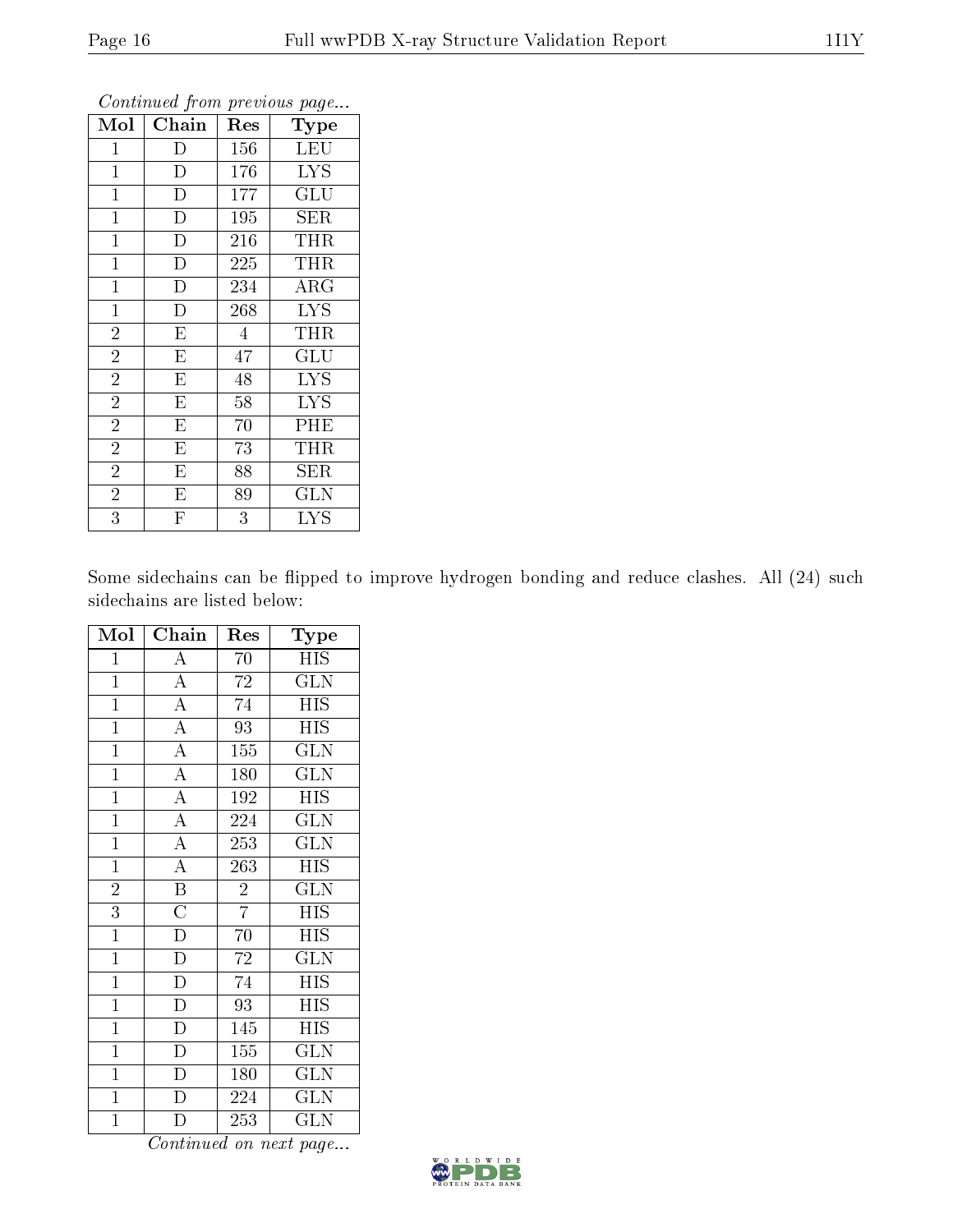Continued from previous page...

| Mol | Chain | Res | 'ype |
|-----|-------|-----|------|
|     |       | 263 | HIS  |
|     |       |     | GLN  |
|     |       |     |      |

#### 5.3.3 RNA [O](https://www.wwpdb.org/validation/2017/XrayValidationReportHelp#rna)i

There are no RNA molecules in this entry.

#### 5.4 Non-standard residues in protein, DNA, RNA chains (i)

There are no non-standard protein/DNA/RNA residues in this entry.

#### 5.5 Carbohydrates (i)

There are no carbohydrates in this entry.

#### 5.6 Ligand geometry (i)

There are no ligands in this entry.

#### 5.7 [O](https://www.wwpdb.org/validation/2017/XrayValidationReportHelp#nonstandard_residues_and_ligands)ther polymers (i)

There are no such residues in this entry.

#### 5.8 Polymer linkage issues  $(i)$

There are no chain breaks in this entry.

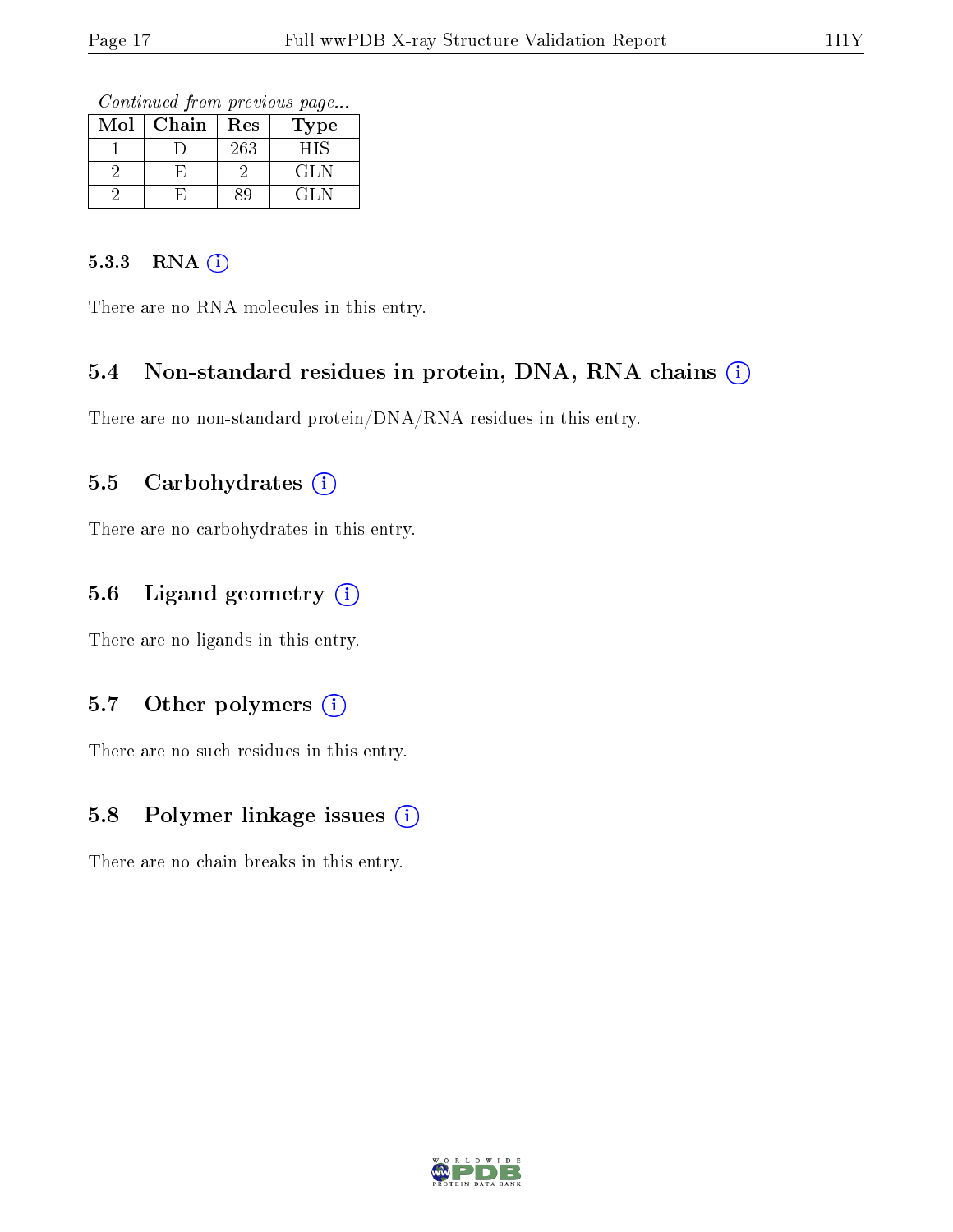## 6 Fit of model and data  $(i)$

#### 6.1 Protein, DNA and RNA chains  $(i)$

In the following table, the column labelled  $#RSRZ> 2'$  contains the number (and percentage) of RSRZ outliers, followed by percent RSRZ outliers for the chain as percentile scores relative to all X-ray entries and entries of similar resolution. The OWAB column contains the minimum, median,  $95<sup>th</sup>$  percentile and maximum values of the occupancy-weighted average B-factor per residue. The column labelled ' $Q< 0.9$ ' lists the number of (and percentage) of residues with an average occupancy less than 0.9.

| Mol            | Chain      | Analysed         | ${ <\hspace{-1.5pt}{\mathrm{RSRZ}} \hspace{-1.5pt}>}$ | $\#\text{RSRZ}{>}2$                  | $OWAB(A^2)$    | Q <sub>0.9</sub> |
|----------------|------------|------------------|-------------------------------------------------------|--------------------------------------|----------------|------------------|
| 1              | А          | $275/275(100\%)$ | 0.33                                                  | 18 $(6\%)$<br>17<br>18               | 9, 21, 40, 57  | $\Omega$         |
|                | D          | $275/275(100\%)$ | 0.27                                                  | 13 $(4\%)$<br>31<br>30               | 9, 21, 40, 57  | $\theta$         |
| $\mathcal{D}$  | B          | $100/100(100\%)$ | $-0.01$                                               | $2(2\%)$<br>63<br>65                 | 9, 17, 34, 38  | 0                |
| $\overline{2}$ | E          | $100/100(100\%)$ | $-0.12$                                               | 82 <br>$1(1\%)$<br>81                | 9, 17, 34, 38  |                  |
| 3              | $\Gamma$   | $9/9(100\%)$     | 0.16                                                  | 100<br>$\vert$ 100<br>$\overline{0}$ | 14, 19, 24, 29 | $\Omega$         |
| 3              | $_{\rm F}$ | $9/9(100\%)$     | $-0.18$                                               | 100<br>$\vert$ 100<br>$\overline{0}$ | 14, 20, 24, 29 | $\theta$         |
| All            | All        | $768/768$ (100%) | 0.20                                                  | 34 $(4%)$<br>32<br>34                | 9, 20, 38, 57  |                  |

All (34) RSRZ outliers are listed below:

| Mol            | Chain                   | Res          | $_{\rm Type}$ | <b>RSRZ</b> |
|----------------|-------------------------|--------------|---------------|-------------|
| $\overline{1}$ | А                       | $\mathbf{1}$ | <b>GLY</b>    | 5.1         |
| $\mathbf{1}$   | $\mathbf{A}$            | 196          | <b>ASP</b>    | 4.7         |
| $\mathbf{1}$   | $\overline{\rm D}$      | 105          | <b>SER</b>    | 4.3         |
| $\mathbf{1}$   | $\overline{D}$          | 196          | ASP           | 3.7         |
| $\mathbf{1}$   | $\overline{\rm A}$      | 17           | $\rm{ARG}$    | 3.6         |
| $\overline{1}$ | $\overline{\rm A}$      | 113          | <b>TYR</b>    | 3.5         |
| $\overline{2}$ | $\overline{\mathrm{B}}$ | 44           | GLU           | 3.4         |
| $\mathbf{1}$   | $\overline{\rm D}$      | 17           | $\rm{ARG}$    | 3.2         |
| $\overline{1}$ | $\overline{D}$          | 192          | <b>HIS</b>    | 3.1         |
| $\mathbf{1}$   | A                       | 193          | ALA           | 3.0         |
| $\mathbf{1}$   | A                       | 16           | <b>GLY</b>    | 3.0         |
| $\overline{1}$ | $\overline{\rm A}$      | 195          | SER           | 3.0         |
| $\mathbf{1}$   | $\overline{A}$          | 88           | SER           | 2.8         |
| $\mathbf{1}$   | $\overline{A}$          | 41           | ALA           | 2.8         |
| $\overline{2}$ | $\overline{\mathrm{B}}$ | 47           | GLU           | 2.8         |
| $\mathbf{1}$   | A                       | 108          | $\rm{ARG}$    | 2.8         |
| $\mathbf{1}$   | A                       | 151          | HIS           | 2.7         |
| $\mathbf{1}$   | A                       | 197          | HIS           | 2.7         |
| $\mathbf{1}$   | A                       | 194          | VAL           | 2.7         |